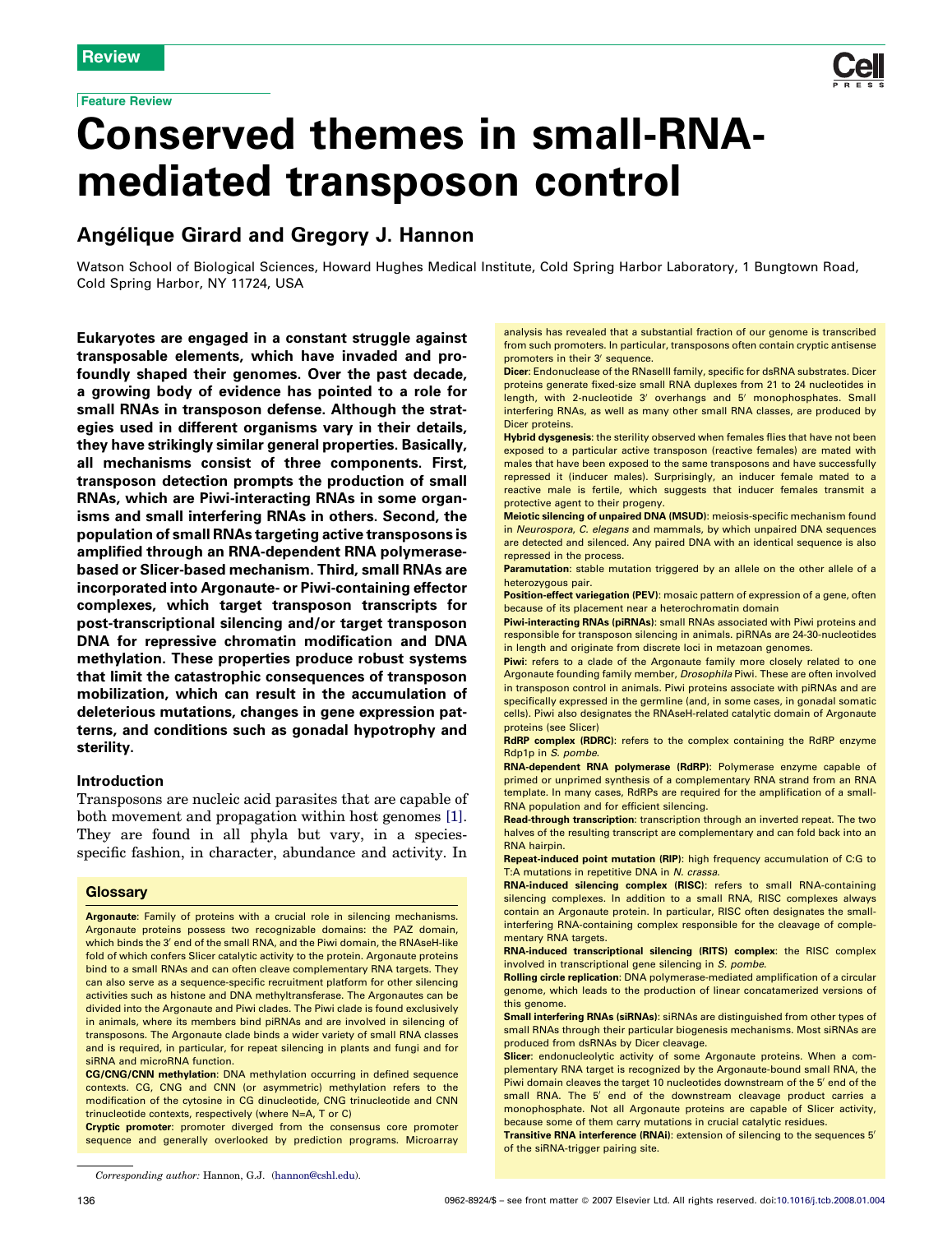<span id="page-1-0"></span>Saccharomyces cerevisiae, transposons constitute only 3% of the genome [\[2\],](#page-9-0) whereas in humans and maize they represent up to 50% and 80%, respectively [\[3,4\].](#page-9-0)

Eukaryotic transposons can be divided into several classes, according to their strategy for movement. RNA transposons or retrotransposons constitute class 1. These can be further divided into two subtypes: long terminal repeat (LTR) and non-LTR retrotransposons. LTR-retrotransposons are closely related to retroviruses and similarly contain long (several hundred nucleotide) terminal direct repeats (i.e. LTRs) at their  $5'$  and  $3'$  ends. The remaining elements lack such terminal repeats and are therefore called non-LTR retro-elements. Both subtypes harbor an internal promoter in their 5' untranslated region (UTR), and a polyadenylation signal and sometimes a polyA tail in their 3' UTR. Class 1 elements move via RNA intermediates, which must be converted to DNA copies by reverse transcriptases before integration into the host genome. DNA transposons comprise class 2. Integrated copies of class 2 elements move directly, through the action of transposases. These enzymes recognize the terminal inverted repeat (TIR) and catalyze both the excision of the element from one location in the genome and its insertion elsewhere. Helitrons, comprising a third, less studied class of transposons, replicate through a rolling circle intermediate (see Glossary) [\[5\]](#page-9-0). These will not be discussed further in this review. Class 1 and class 2 transposons both contain autonomous elements, and their mobility relies on the proteins they encode. However, there are also numerous non-autonomous elements, which can transpose only in the presence of the proteins encoded by autonomous, active elements of the same class.

The complexity of each transposon class varies greatly among organisms. For example, S. cerevisiae has only Ty (transposon yeast) LTR retro-elements. In mammals, DNA transposons are mainly vestigial, whereas non-LTR retrotransposons constitute by far the most abundant class. Plants possess a wide variety of DNA and RNA transposons, with LTR retrotransposons being the most common [\[6\].](#page-9-0)

Owing to their high copy numbers and their ability to move around the genome, active transposons have the potential to be highly disruptive to their host [\[7,8\]](#page-9-0). The integration of a transposon in or near a gene can disrupt its coding sequences or perturb its expression pattern [\[9\]](#page-9-0). Additionally, the failure to repair DNA breaks associated with transposon excision or integration can lead to chromosome rearrangements. Lastly, if they are not masked in heterochromatin, repetitive sequences such as transposons can provide sites for non-homologous recombination during meiosis. Despite their disruptive potential, the damage that transposons cause to their host is generally minor. For instance, only 1 in 600 [\[10\]](#page-9-0) germline mutations in humans can be attributed to transposon insertions. In fact, the damage caused by transposons is largely limited by active repression of these endogenous parasites. Most transposon copies reside in heterochromatin, which by definition contains regions of silent DNA [\[11,12\].](#page-9-0) However, the mechanisms by which transposons are selected for packaging into heterochromatin have remained elusive. Transposons are extremely diverse in their sequence char-

#### Box 1. The siRNA pathway

The first RNA silencing process to be biochemically characterized was the cleavage of perfectly complementary targets by siRNAs (Figure I). The process is initiated with the detection of dsRNA by the RNAi machinery. This dsRNA is processed by a Dicer enzyme into 21-nucleotide siRNA duplexes, which are then incorporated into an Argonaute protein. Following incorporation, one strand (referred to as the passenger strand) is cleaved by the catalytic site of the Argonaute protein and degraded. Perfect pairing between the remaining strand (guide strand) and an RNA molecule in turn triggers Slicer cleavage of the targeted RNA.



acter and movement strategies. This raises the fundamental question of how a host cell distinguishes these elements from protein-coding genes and targets them for selective silencing. Recent work points to mechanisms related to RNA interference as key mediators of transposon suppression (see Box 1). The goal of this review is to examine transposon silencing mechanisms that are driven by small RNAs, probing both similarities and differences in silencing strategies among eukaryotes. We divide the challenge of transposon silencing into three parts: detection, amplification and repression; and we discuss the prevailing models for each aspect of the response [\(Figure 1](#page-2-0)). We also discuss these models in the broader context of repeat silencing, because other types of repeats present similar challenges to the organism as regards their detection and sequestration into heterochromatin. Data suggest that related mechanisms regulate the silencing of both genomic repeats and transposons.

#### Transposon detection

There is a vast diversity in the structure of transposons and their movement strategies. As such, detecting these sequences and distinguishing them from its own genes poses significant challenges for the host; indeed, it is a struggle to imagine what set of features might tag transposons as targets for silencing. Insights into small RNA regulatory pathways are beginning to yield at least some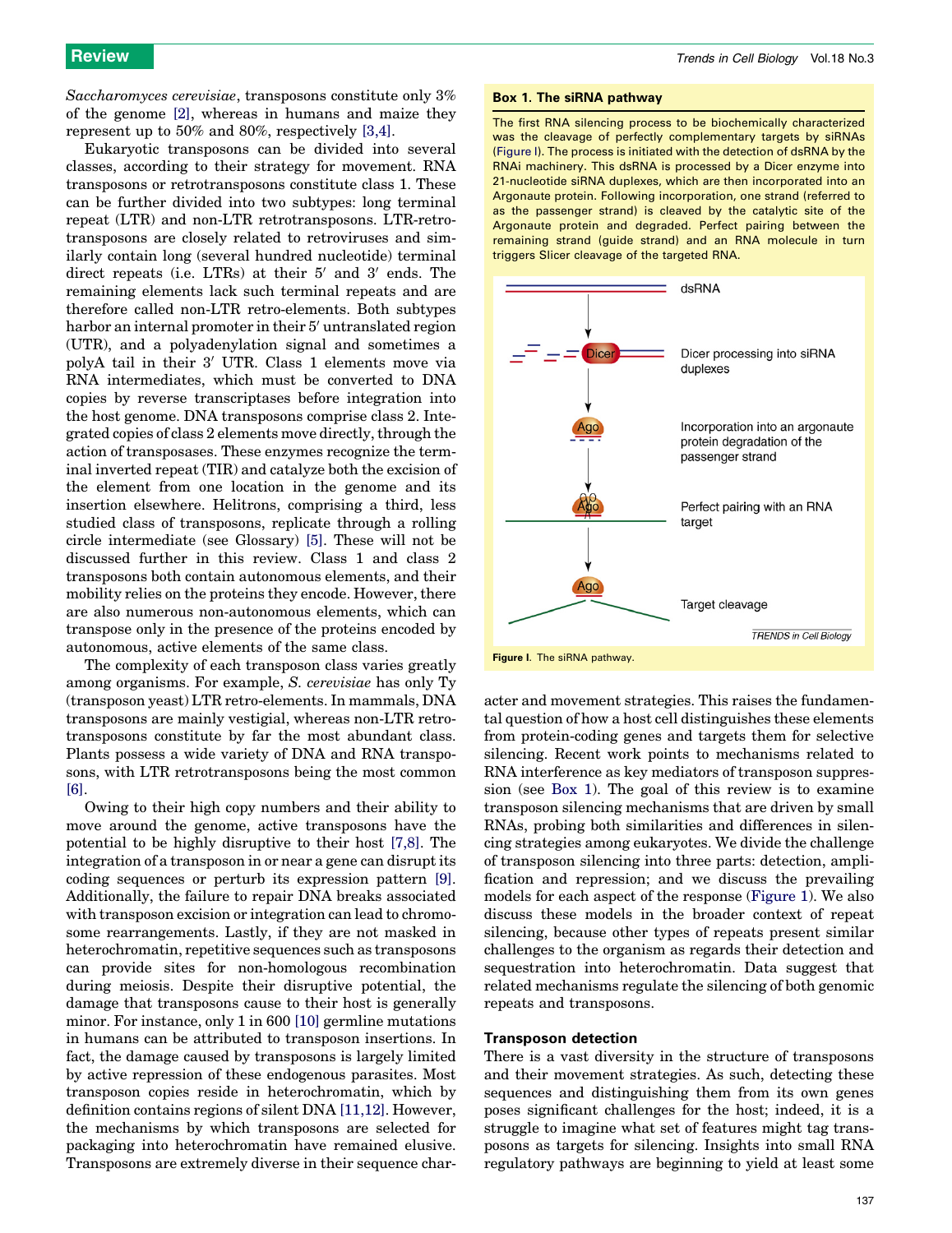<span id="page-2-0"></span>

Figure 1. Eukaryotic small RNA-based transposon silencing relies on three linked steps: detection, amplification and repression, (a) (i) In animals, 24–30-nucleotide primary piRNAs are processed from long RNA precursors transcribed from defined loci called piRNA clusters. Any transposon inserted in the reverse orientation in the piRNA cluster can give rise to antisense piRNAs (in red). (ii) Antisense piRNAs are incorporated into a Piwi protein (in flies, this is mostly Aubergine or Piwi) and direct its Slicer activity on sense transposon transcripts. The 3' cleavage product is bound by another Piwi protein (Ago3 in flies) and trimmed to piRNA size. This sense piRNA is in turn used to cleave piRNA cluster transcripts and to generate more antisense piRNAs. (iii) Eventually, antisense piRNAs can target the Piwi complexes to cDNA for DNA methylation and/or histone modification. (b) (i) In plants and S. pombe, transposon expression leads to dsRNA formation, through a process that is still largely unexplained. One possible source of dsRNA is the read-through transcription of inverted repeats. Another is the synthesis of the reverse strand from transposon RNA templates by an RDRP. This dsRNA is then processed into 21–24-nucleotide small RNAs by a Dicer protein. (ii) Transposon-derived siRNAs can then bind an Argonaute protein and direct cleavage of transposon transcripts. These cleaved RNAs are potential templates for RDRP-mediated reverse strand synthesis and processing of more siRNAs by Dicer. (iii) As in animals, siRNA–Argonaute complexes can target DNA and histone-modifying complexes to cDNA sequences.

answers, revealing a series of elegant, small RNA-based transposon defense systems in plants, fungi and animals.

#### Double-stranded RNA and aberrant transcripts in plants and yeast

Nucleic acid pathogens such as viruses and viroids produce double-stranded RNA (dsRNA) directly during their replicative cycles. Introduction of plant viroids into hosts carrying homologous sequences within their genomes caused these genomic sequences to be silenced [\[13\].](#page-9-0) Such sites became fully methylated in concert with viroid replication [\[13\]](#page-9-0), and the secondary structure of viroid replication intermediates was proposed as a key methylation trigger. RNA viruses, which also have cytoplasmic dsRNA replication intermediates, elicited the same effect [\[14–16\]](#page-9-0), as did the introduction of an inverted repeat construct corresponding to the nopaline synthase (NOS) promoter [\[17,18\]](#page-9-0) in tobacco and Arabidopsis thaliana.

These observations sparked the idea that nucleic acid pathogens (viruses, viroids) and parasites (transposons) distinguish themselves by producing dsRNA, which might be detected by a specialized machinery to trigger silencing. Unlike viruses, which produce dsRNA as an obligate replication intermediate, it was not immediately clear how precisely transposon-derived dsRNAs might arise, although several possibilities could be envisioned. First, through integration in cis, transposons tend to form tandem direct and inverted repeats (DRs and IRs, respectively). Read-through transcription (see Glossary) from a single promoter of inverted repeat-containing transposon arrays would produce dsRNA. Second, many transposons have been shown to possess cryptic antisense promoters (see Glossary), enabling dsRNA production through bi-directional transcription [\[19–21\]](#page-9-0). DNA sequences neighboring insertion sites could also act as antisense promoters. In Schizosaccharomyces pombe, centromeric repeats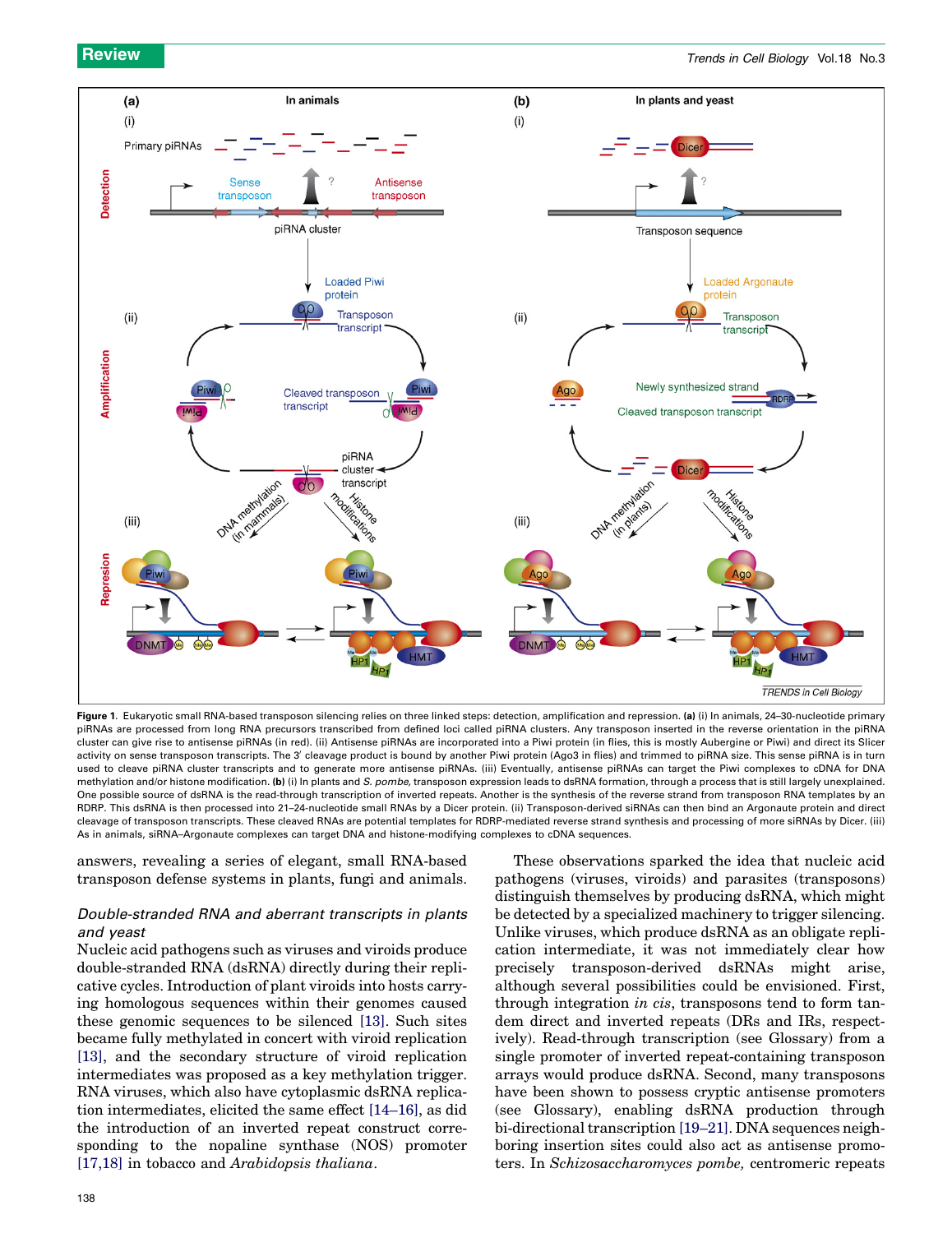#### <span id="page-3-0"></span>Box 2. The Argonaute protein family

The Argonaute proteins can be divided into several clades with socalled Piwi and Argonaute family members binding distinct small RNA partners and carrying out distinct functions. For space reasons, only

the proteins mentioned in the text, as well as representative Argonautes binding the other classes of small RNAs, are included in Figure I.



Figure I. The Argonaute protein family, Abbreviations: ath, Arabidopsis thaliana; cel, Caenorhabditis elegans; dme, Drosophila melanogaster; hsa, Homo sapiens; mmu, Mus musculus; ncr, Neurospora crassa; spo, Schizosaccharomyces pombe; tth, Tetrahymena thermophila.

serve as an example of silencing triggered by dsRNA production through bi-directional transcription [\[22\]](#page-9-0). Additionally, even short, structured RNA hairpins such as the class 2 transposon TIRs could be sufficient for recognition by the silencing machinery upon transcription from a single promoter [\[23\].](#page-9-0) An example of such TIRtriggered silencing is provided by Tc1 in Caenorhabditis elegans [\[24\].](#page-9-0)

In accordance with a potential role for dsRNA in transposon detection, Dicer proteins (see Glossary) [\[25\]](#page-9-0), which are core components of the RNA interference (RNAi) machinery, have proven to be important for transposon detection and silencing in numerous settings (see [Box 1](#page-1-0), Figure I). In A. thaliana, Dicer-like 3 (DCL3) generates 24 nucleotide small RNAs that act in transposon control [\[26,27\]](#page-9-0), whereas in S. pombe, Dicer1 (Dcr1) processes double-stranded centromeric transcripts into 21-nucleotide small interfering RNAs (siRNAs; see Glossary) that direct packaging of these repeats into heterochromatin [\[22,28,29\]](#page-9-0).

The production of small RNAs from repeat-derived double-stranded RNAs (dsRNAs) is an appealing explanation both for how repetitive sequences are detected and for how silencing mechanisms are activated in plants. However, this model is almost certainly overly simplistic. Transgenes, which have no obvious potential to give rise to dsRNA, can also be silenced in a way that depends upon both their levels of expression [\[30,31\]](#page-9-0) and their genomic copy number [\[32,33\]](#page-10-0), although even single-copy insertions are sometimes silenced [\[34\].](#page-10-0) Integration next to an antisense promoter could lead to dsRNA production (as described above); however, no clear explanation has yet been given for the silencing of such genes [\[31–33\].](#page-10-0)

Moreover, the mere production of dsRNA does not seem to be sufficient to trigger transcriptional silencing in plants or fungi. In fission yeast, small RNAs and transcriptional silencing are lost in mutants for the histone methyltransferase, Clr4 [\[35,36\].](#page-10-0) Similarly, in Arabidopsis, mutants of either the SWI–SNF homolog Ddm1 or the DNA methyltransferase Met1 are unable to produce detectable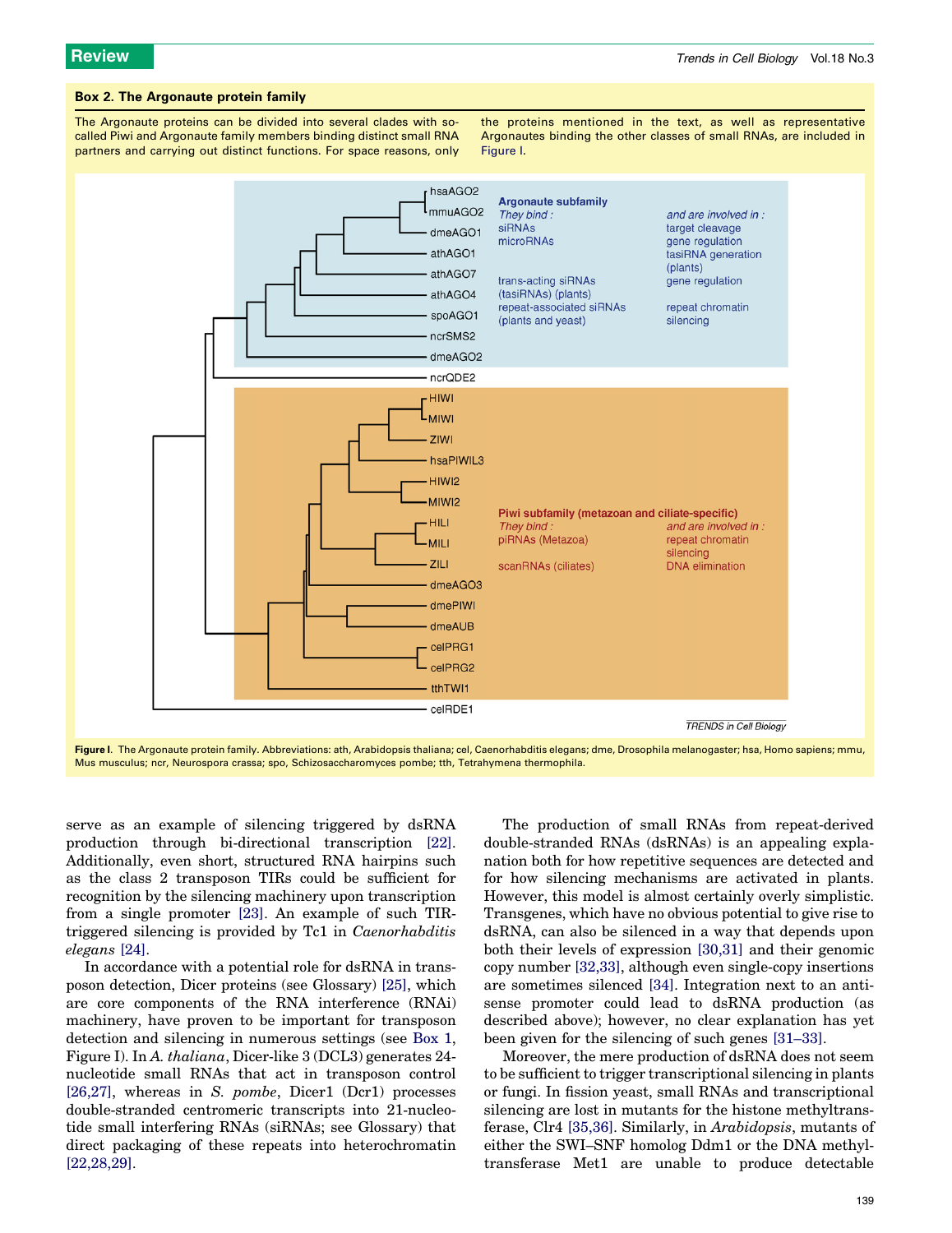amounts of small RNAs against most transposons [\[37\]](#page-10-0). Interestingly, even after backcrossing the mutant plants to a wild-type background, these transposons remain active [\[38,39\]](#page-10-0) despite the presence of functional DDM1 and MET1 proteins. Thus, small RNA-based transposon silencing pathways require the core RNAi machinery but also additional features that distinguish this system from responses mounted against exogenous parasites such as viruses.

#### Master control loci in animals

In animals, recent studies have increasingly implicated a particular class of small RNAs in transposon detection and control [\[40–45\]](#page-10-0). The Piwi-interacting RNAs (piRNAs; see Glossary) were named because of their association with the effectors of metazoan transposon silencing, the Piwi clade of Argonaute proteins (see [Box 2](#page-3-0) and Glossary) [\[46–49\]](#page-10-0). Unlike the small RNAs that target transposons in plants and repeats in S. pombe, piRNAs do not depend upon Dicer [\[41,44\]](#page-10-0) and do not seem to derive from dsRNA precursors [\[50\]](#page-10-0) ([Figure 1\)](#page-2-0). Instead they seem to arise from singlestranded RNAs that are transcribed from piRNA clusters as a contiguous silencing program that is parsed by processing into individual piRNAs [\[43,45–47,49,50\]](#page-10-0). The second but less prominent characteristic is a marked strand asymmetry of the small RNAs mapping to any given cluster, in some cases reflecting the preferential production or stabilization of piRNAs antisense to transposons.

Genetic studies of Drosophila have supported a crucial role for at least two piRNA loci as master regulators of transposon silencing. The first corresponds to the flamenco locus [\[43\],](#page-10-0) which was long known to be required for the repression of several transposon families such as Gypsy, Idéfix and ZAM [\[51–53\].](#page-10-0) *flamenco* piRNAs associate almost exclusively with one Piwi family member, Piwi itself, and, consistent with their sharing a common function, flamenco and piwi mutants show overlapping phenotypes, with both showing severe defects in ovary development [\[54,55\]](#page-10-0). The other genetically characterized piRNA locus is X-TAS, which is located in the pericentromeric region of the X chromosome. X-TAS is involved in the repression of P elements, for which it requires another Piwi family member, Aubergine [\[56–59\].](#page-10-0) Like flamenco, X-TAS controls P elements throughout the genome. Evidence for its action in trans is best exemplified by an X-TAS variant containing a LacZ-marked P element insertion, which can enforce repression of unlinked euchromatic LacZ transgenes [\[60,61\]](#page-10-0).

Thus, analysis of *Drosophila* piRNAs suggests that metazoan genomes detect transposons at least in part by using piRNA clusters as transposon traps. This model would begin with a non-coding RNA gene that gives rise to piRNAs. The basic properties of transposons — their ability to jump and their presence in high numbers — are such that there is a non-negligible probability that a transposon will jump into such a gene, particularly if, as a whole, piRNA loci occupy substantial genomic space. Instead of transposon insertion into that locus being an inactivating event, as it might for a protein coding gene, insertion would enhance the function of the piRNA locus by conferring the ability to suppress euchromatic, potentially

If piRNA loci represent transposition hotspots, this could enhance the effectiveness of this scheme. Indeed, this is precisely what is observed for X-TAS, which is a preferential target for  $P$  element insertion [\[62\].](#page-10-0) In this way, piRNA loci become an evolutionary record of transposon invasion, which simultaneously provides a genetic reservoir of transposon resistance. The simple model in which insertion into a transposon trap leads to generation of repressive, antisense piRNAs might be true in some cases. However, the system is both more complex and more elegant, as will be discussed below.

Given that the presence of transposon remnants in piRNA loci is likely to be positively selected for, appearance of piRNA clusters as transposon graveyards is a signature of their role in transposon control. However, in mammals, there are distinct populations of piRNAs. piRNAs that initiate expression in the pachytene stage of meiosis are depleted of transposons, and pachytene piRNA clusters are very repeat-poor [\[46–50\]](#page-10-0). Thus, they do not seem to act in transposon silencing, leaving their real function obscure for the moment. However, another, less abundant population of mouse piRNAs is expressed in pre-pachytene testes [\[45\].](#page-10-0) They have a much higher transposon content and their generative clusters resemble fly piRNA clusters, with many antisense transposon copies. Therefore, in mammals, the members of only a subset of piRNA clusters seem to act as transposon master control loci.

### Other mechanisms of transposon detection

Plants and fission yeast on one hand, and animals on the other, use very different strategies to detect transposons and to generate small RNAs against them. Although plants and fission yeast take advantage of the tendency for transposons to generate dsRNA, animals exploit two different properties of transposons: their high copy number in the genome and their ability to jump. Additional strategies have also evolved to detect and control transposons, including alternative small RNA-based pathways.

Tetrahymena prevents transposon expression by expelling transposon DNA through a process called programmed DNA elimination [\[63\]](#page-10-0). Tetrahymena possesses two nuclei: a germline, transcriptionally silent micronucleus, and a somatic, transcriptionally active macronucleus. During conjugation, the post-meiotic haploid micronuclei fuse and give rise to a new micronucleus and a new macronucleus. The old macronucleus is then destroyed. Before this happens, however, the patterns of DNA elimination in the old macronucleus are reproduced in the new macronucleus, using a conjugation-specific class of  $\sim$ 28-nucleotide small RNAs called scanRNAs. Although the precise biochemical mechanisms by which this genome comparison occurs are unknown, a simplified model provides a scaffold for future studies. First, the whole genome of the old micronucleus is thought to be transcribed into RNA precursors, which are then processed into scanRNAs by Dicer-like 1 (Dcl1p). The scanRNAs are moved to the old macronucleus, where any small RNA that matches the genome is degraded. The remaining scanRNAs then carry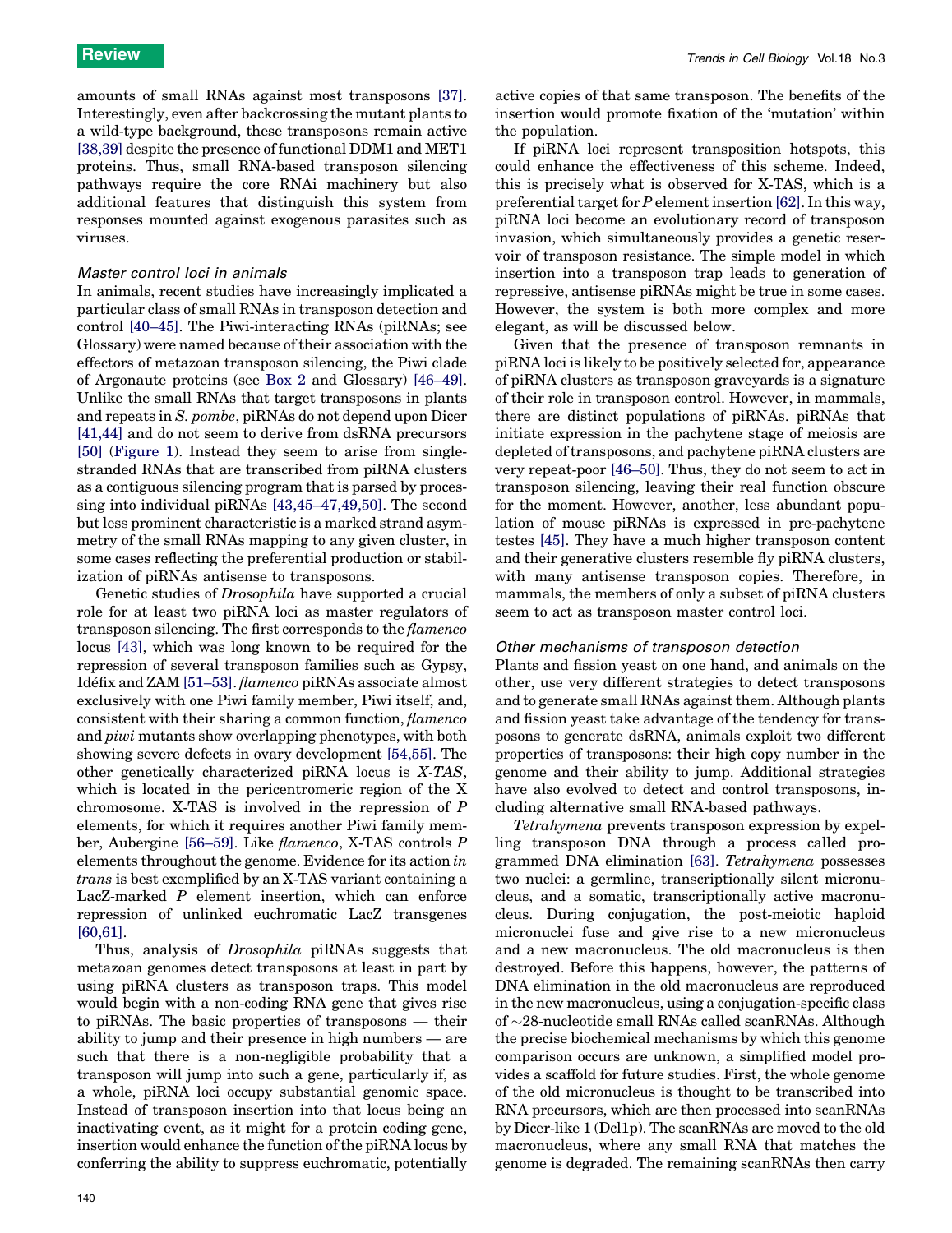the identity of the sequences to be eliminated to the new macronucleus, where repeat excision is directed. Given that eliminated sequences are strongly enriched for transposons and repeats, this might be considered the ultimate form of small RNA-induced transposon silencing.

Neurospora crassa uses three distinct mechanisms to detect and fight transposons: quelling, repeat-induced point mutation (RIP; see Glossary), and meiotic silencing of unpaired DNA (MSUD; see Glossary) [\[64\].](#page-10-0) Although it is not yet clear how repeats are specifically targeted by quelling and RIP, MSUD is known to arise from the detection, during meiotic homologous chromosome pairing, of unpaired DNA sequences. Active transcription of these unpaired sequences during meiosis is required for MSUD to occur. Therefore, transposons that have just integrated into a new region of the genome are very likely to be the primary target of MSUD. Although the small RNAs associated with MSUD have not been characterized, it is likely that an RNAi-related mechanism is responsible for this process, because it requires an Argonaute protein (suppressor of meiotic silencing-2, Sms2), a Dicer enzyme (Sms3) and an RNA-dependent RNA polymerase (suppressor of ascus dominance-1, Sad1). There is also evidence of an RNAi-mediated MSUD mechanism in C. elegans and in mammals [\[65–69\].](#page-10-0)

#### Mounting a defense

After detecting transposons and generating a primary population of either siRNAs through Dicer processing or piRNAs through the transcription of master control loci, most eukaryotic organisms find a way of amplifying the response and producing abundant secondary small RNAs selectively enriched for species that are antisense to their target elements. These can induce silencing through several mechanisms, including transcriptional (DNA and histone methylation) and post-transcriptional (RNA degradation) modes, the details of which will be discussed in the latter half of this review. To date, two strategies, one involving RNA-dependent RNA polymerases (RDRPs; see Glossary) and one involving RISC (RNA-induced silencing complex) Slicer activity (see Glossary) have been linked to this amplification process ([Figure 1](#page-2-0)).

#### RDRP-mediated amplification

In many organisms, an RDRP is required for repeat silencing. In Arabidopsis, rdr2 mutants lose 24-nucleotide small RNAs and have reduced levels of CNG and asymmetric DNA methylation on some transposons, as well as having elevated transposon expression [\[26\]](#page-9-0). In C. elegans, the RDRP Ego-1 is required for MSUD, because ego1 mutants lose histone H3 lysine 9 (H3K9) dimethylation on unpaired DNA [\[66,70\]](#page-10-0). In Neurospora crassa, two RDRP genes, Qde-1 and Sad-1, are required for quelling and MSUD, respectively [\[64\].](#page-10-0)

The best mechanistic understanding of RDRP action in repeat silencing comes from S. pombe. Rdp1p is crucial for the production of siRNAs [\[36,71,72\],](#page-10-0) for the recruitment of the Ago1-containing effector complex, RITS (RNA-induced transcriptional silencing, see below and Glossary), and the heterochromatic silencing of centromeres [\[36,73,74\]](#page-10-0).

Rdp1p belongs to a protein complex called RDRC (RdRP complex; see Glossary), which also includes the RNA helicase Hirr1 and the PolyA polymerase Cid12 [\[36\].](#page-10-0) RDRC interacts directly with Dicer [\[75\]](#page-10-0) and RITS [\[36\]](#page-10-0), with this recruitment depending on Dcr1, Clr4 [\[36\]](#page-10-0) and the slicing activity of Ago1 [\[76\]](#page-10-0). These results indicate that amplification, processing and effector mechanisms are tightly coupled in this context.

A model for RDRP-mediated amplification of small-RNA populations can be inferred from the available data on silencing centromeric repeats in S. pombe. In this model, a repeat-derived transcript is first recognized and cleaved by an Argonaute-primary siRNA complex. The resulting cleavage product, perhaps because of its lack of a polyA tail and associated proteins, becomes a substrate for RDRP, resulting in the production of dsRNA. This dsRNA can then be processed by Dcr1 to produce a population of secondary siRNAs. Of course, this model does not address primary siRNA production, with these initiating species perhaps being generated in a Dcr1-dependent fashion from convergent transcription of the centromeric repeats, as described in the section on detection of transposons.

#### RISC Slicer-mediated amplification of small RNAs

RDRP genes have no clear homologs in Drosophila or mammals. However, recent studies suggest an alternative pathway by which expression of transposons can amplify and shape small RNA populations, increasing the effectiveness of small RNA-directed transposon silencing pathways ([Figure 1\)](#page-2-0).

This cycle begins with the generation of piRNAs from their source loci (as described above), with cleavage events directed by primary piRNAs to create new, secondary piRNAs [\[43,77\].](#page-10-0) Essentially, the first step occurs when antisense primary piRNAs recognize and cleave target transcripts from active transposons. This cleavage event generates the  $5'$  end of a new piRNA, which is preferentially loaded into  $Ago3$  (with coincident  $3'$  end maturation through an unknown pathway). Thus, Ago3 becomes abundantly populated with piRNAs that are sense-oriented (as defined by transcripts from transposons themselves) and that correspond to active transposon classes. These senseoriented piRNAs in Ago3 can then direct cleavage of RNAs that contain antisense transposon sequences, most probably transcripts derived from piRNA clusters. This cleavage event again generates the  $5'$  end of a new piRNA (loaded into Aubergine or Piwi), which in this case is antisense to the transposon. Successive rounds of this cycle have the effect of increasing the abundance of antisense small RNAs that target active elements through a feedforward loop.

This cycle, called the ping-pong cycle, creates a set of distinguishing characteristics, including a prevalent 10 nucleotide offset between the 5' ends of sense and antisense piRNAs, and a preference for an A at position 10 of sense piRNAs, which mirrors the U bias at antisense piRNA  $5'$  ends. These same signature features are seen in piRNA populations in zebrafish and mammals, suggesting conservation of this amplification strategy [\[44,45\]](#page-10-0).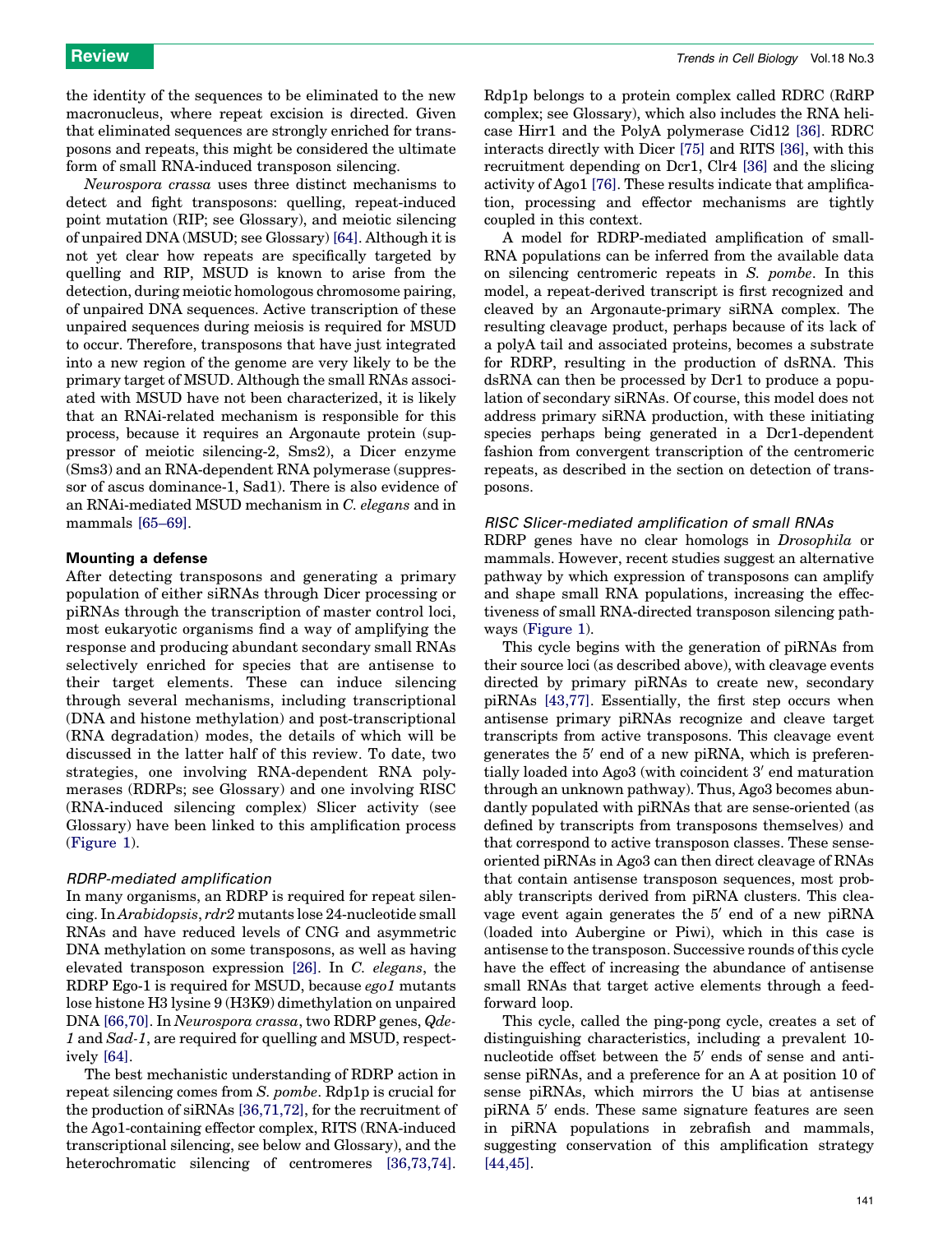Overall, the Slicer-mediated ping-pong mechanism achieves the same goal of specific repeat-derived small RNA amplification as the RDRP-mediated process. However, unlike RDRP, the ping-pong model does not lead to transitive RNAi (see Glossary), but rather to conservative amplification of functional primary piRNA sequences.

#### Mechanisms of transposon repression by small RNAs

Throughout eukaryotes, transposon repression by small RNAs relies on Argonaute proteins. Their specificity is conferred by bound small RNAs, which identify silencing targets through conventional Watson–Crick base-pairing. The mechanisms by which Argonaute-small RNA complexes actually repress transposon expression and activity are varied. They include small RNA-directed mRNA cleavage, which will not be discussed in detail here, transcriptional silencing through DNA and histone methylation, and even, as we have mentioned, excision of transposon sequences from the genome. In most cases, such as transposon repression in Drosophila, small RNAs can direct silencing of all complementary sequences in the genome (trans-silencing), whereas in a few cases (e.g. centromeric silencing in S. pombe) repression is restricted to elements neighboring the small RNA-producing locus (cis-silencing).

#### Argonaute proteins mediate transposon silencing

In plants, Argonaute4 (AGO4) binds to 24-nucleotide small RNAs and is required for non-CG methylation of several classes of transposons [\[27\]](#page-9-0), as well as for de novo methylation of the repeat-containing FWA (flowering Wageningen) locus [\[78\].](#page-10-0) S. pombe has only one Argonaute protein (Ago1) that is required for the formation of centromeric heterochromatin [\[22\]](#page-9-0) and proper chromosome segregation [\[79,80\]](#page-10-0). In Neurospora crassa, two Argonaute genes, Qde-2 (Quelling-deficient-2) and Sms-2 (suppressor of meiotic silencing 2) are essential for quelling and MSUD, respectively [\[64\]](#page-10-0).

In Tetrahymena, flies and vertebrates, Argonautes are also essential for transposon silencing, although in these organisms, members of a separate clade, the Piwis, are specialized for this task [\[81\]](#page-10-0). Drosophila melanogaster encodes three Piwi proteins: Piwi, Aub and Ago3; and Piwi and Aub have been genetically linked to transposon silencing [\[41,54,82–85\]](#page-10-0). Although no mutant for Ago3 has been characterized, the Ago3 protein associates with repeatassociated piRNAs [\[43,77\]](#page-10-0). Mice also have three Piwis: Miwi, Mili and Miwi2. Although Miwi has not yet been implicated in transposon silencing, Mili and Miwi2 are required for transposon DNA methylation in the male germline [\[45,86\]](#page-10-0). Finally, in Tetrahymena, Twi1p (Tetrahymena Piwi-related protein 1) is essential for elimination of repeat sequences [\[63\].](#page-10-0)

Though small RNAs appear to form a conserved component of repeat silencing mechanisms, there are also a few cases of Argonaute-independent pathways. For example, S. pombe has evolved a partially redundant and RNAiindependent mechanism for heterochromatin formation [\[87\]](#page-11-0). The repeat-induced point mutation pathway (RIP; see below) in N. crassa might also be RNAi-independent, because Dicer and Argonaute single mutants and Dicer– Argonaute double mutants that are defective in quelling (Neurospora RNAi) retain DNA and histone methylation on sequences that have undergone RIP; however, the meiotic phenotypes of other Neurospora RNA-related proteins leave open a possible relationship between RIP and RNAi [\[88,89\]](#page-11-0).

### Transcriptional silencing: DNA methylation and histone modification

The most common effector mode for stable transposon silencing involves heterochromatin formation through DNA methylation and/or histone modification. Abundant evidence suggests a role for small RNAs and Argonaute proteins in establishing the chromatin state of transposons and other repeats in several organisms. Small RNAs, in complex with Argonaute proteins, can identify their targets through sequence-specific recognition, enabling targeting of chromatin-modifying enzymes to the sequences that they modify, in this case for packaging into heterochromatin. Once established, heterochromatic marks need to be faithfully maintained through each replication cycle. The analysis of different eukaryotes also provides examples of small RNA-directed transcriptional gene silencing acting in the maintenance and establishment of silenced chromatin states ([Figure 1\)](#page-2-0).

Histone modifications in fission yeast. In S. pombe, transposon silencing is accompanied by H3K9 methylation. This depends upon Ago1 forming the RITS multiprotein complex with Chp1, an HP1 homolog, and Tas3, a protein of unknown function [\[73\].](#page-10-0) Though the mechanism is yet unclear, RITS is thought to recruit the H3K9 methyltransferase Clr4. Clr4 resides in complex with Rik1, a homolog of the DNA damage-binding protein DDB1, the E3 ligase subunit Cullin-4 (Cul4), the 14–3-3 protein Rad24, and two novel proteins, Cmc1 and Cmc2 [\[71,90\].](#page-10-0) Despite the methylated state of histone H3 on centromeric repeats, these repeats are still transcribed by RNA PolII, and this continued transcription is required for small RNA production and heterochromatin formation [\[91,92\]](#page-11-0).

Mutations in any of the Clr4 complex subunits cause loss of silencing at both centromeres and mating-type loci and coincident loss of corresponding small RNA populations. Additionally, centromeric repeats lose repressive histone methylation in the absence of RNAi components, indicating an ongoing requirement for small RNAs in the maintenance of this state [\[22\]](#page-9-0) Another region, the matingtype locus, contains a partial centromeric repeat, called cenH, as well as an element, REIII, which is required for mating-type silencing in the absence of cenH [\[93\].](#page-11-0) The mating-type locus is not de-silenced in the absence of RNAi components, but de novo establishment of silencing at mating-type loci is compromised. This suggests that RNAi is required for heterochromatin maintenance at centromeres, but only for initiation of heterochromatin at mating-type loci [\[22\].](#page-9-0) A possible resolution to this discrepancy is that the RNAi machinery acts redundantly with another silencing mechanism at the mating-type locus.

Histone modifications in Drosophila. Although an essential role for chromatin modification in transposon silencing in *Drosophila* has yet to be demonstrated, it is likely that this effector mechanism is based on analogies to other systems. As in S. pombe, heterochromatin in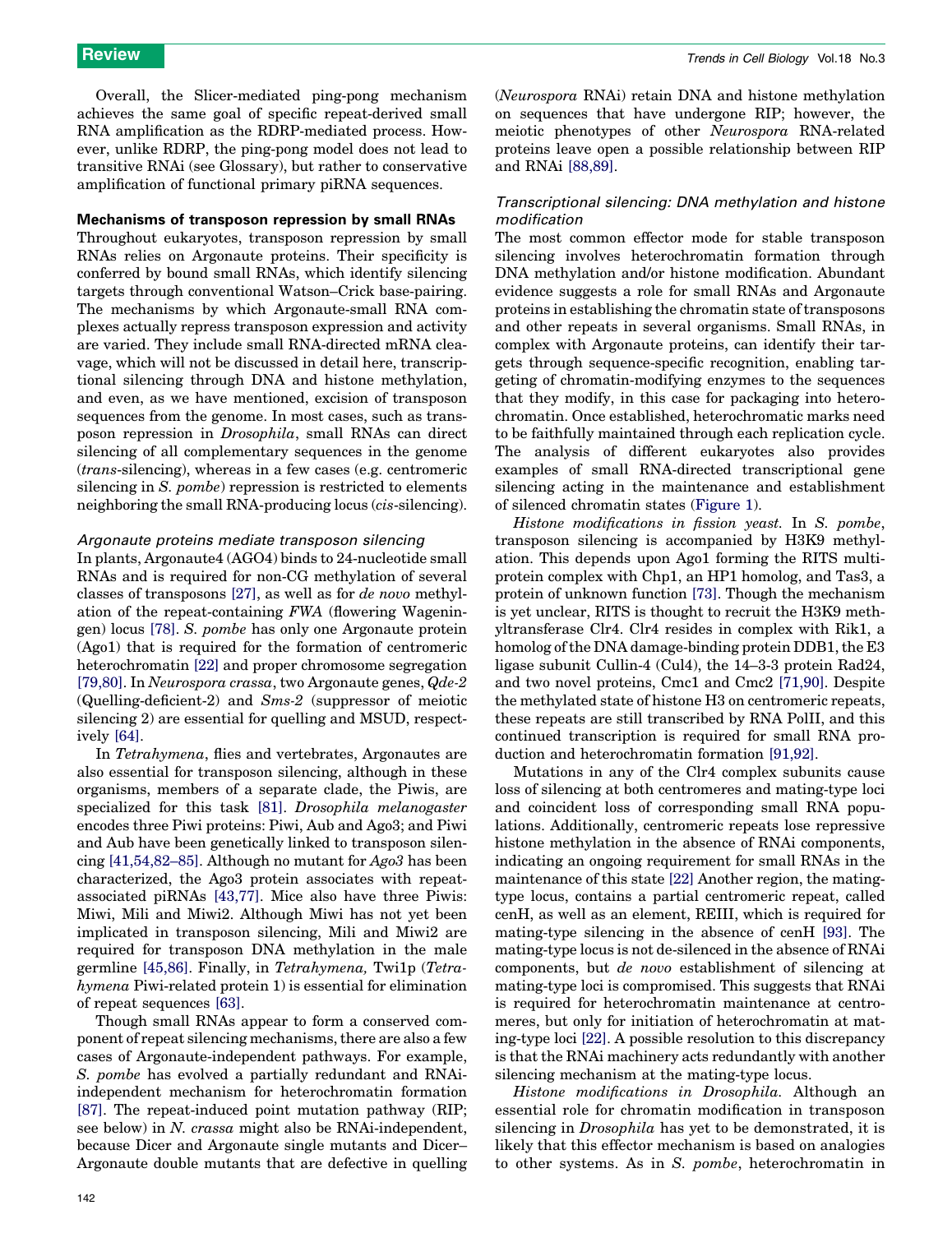D. melanogaster contains a high density of methylated H3K9, as well as H3K27 and H4K20. The H3K9 methyltransferase Su(var)3–9 plays a crucial role in heterochromatin silencing and position-effect variegation (PEV) (see Glossary) [\[94\]](#page-11-0). Interestingly, Piwi proteins are also involved in PEV and in HP1 localization to heterochromatin on polytene chromosomes [\[83\].](#page-11-0) Moreover, HP1 is a direct binding partner of Piwi [\[95\],](#page-11-0) although recent studies have also implicated Piwi in activation of chromatin [\[96\]](#page-11-0). Finally, in the germline, Spindle-E, an RNA helicase required for transposon silencing, is required for H3K9 methylation on several transposon classes [\[97\].](#page-11-0)

Histone and DNA methylation in plants. A. thaliana uses both histone modification and DNA methylation to silence repeats. Cytosine methylation occurs at both symmetric (CG, CNG) and asymmetric (CNN, where  $N = A$ , T or C; see Glossary) [\[98\]](#page-11-0) sites. These marks each depend on different DNA methyltransferases. Met1, a homolog of the mammalian Dnmt1, and the plant-specific Cmt3 are responsible for the maintenance of CG and CNG methylation, respectively. Additionally, the partially redundant Dnmt3 homologs Drm1 and Drm2 can methylate cytosines de novo in all sequence contexts, although they have a preference for non-CG methylation. Met1 mutants gradually lose all CG methylation as well as a significant amount of CNG methylation. As a result, several classes of transposons become more highly expressed [\[99\]](#page-11-0). Similarly, transposons are mildly reactivated in drm1:drm2:cmt3 mutants [\[99,100\].](#page-11-0) It is probable that different types of methylation marks cooperate to repress transposons, because expression and mobility of some transposons are synergistically increased in the met1:cmt3 double mutants [\[100\]](#page-11-0).

Transposon methylation is also strongly dependent upon chromatin modification and remodeling. The SNF2 protein, Ddm1, is required for transposon repression, and ddm1 mutants show strikingly decreased levels of DNA methylation on transposons [\[37,100,101\]](#page-10-0). Mutations in the histone deacetylase gene  $Hda6$  also affect repeat silencing [\[102,103\].](#page-11-0) Recently, two more genes have been implicated in repeat DNA methylation: another SNF2 protein, DRD1 [\[104\]](#page-11-0); and a second polymerase IV, PolIVb [\[105,106\];](#page-11-0) however, their exact roles are as yet unknown.

Interestingly, there is interplay between H3K9 and DNA methylation, although the interdependence is not complete [\[107\]](#page-11-0). H3K9 methylation on repeats is mainly achieved by the methyltransferase, SUVH4, also known as KRYPTONITE (KYP), and by SUVH5 and SUVH6 to a lesser extent [\[108\].](#page-11-0) Kyp mutants show reduced levels of non-CG methylation, and *met1* and *ddm1* mutants have abnormally low levels of H3K9 methylation at repeat-rich chromosome regions. Given that AGO4 is required for non-CG methylation, histone methylation and de novo CGmethylation of newly introduced transgenes, it is thought to recruit chromatin-modifying enzymes to repetitive DNA.

In Arabidopsis, small RNA-mediated transcriptional gene silencing has been implicated in both establishment and maintenance mechanisms. Ago4 is involved in the transformation-induced de novo CG and non-CG methylation of the FWA locus [\[78\].](#page-10-0) However, mutations in Ago4

only mildly affect transcriptional silencing of a target transgene when an inverted repeat-containing trigger is introduced. Redundancy could be provided by another of the 10 A. thaliana Argonautes or by small RNA-independent processes. Additionally, Ago4 is required for the maintenance of non-CG methylation on several classes of endogenous transposons, but the centromeric repeat CEN, the Ta3 retrotransposons and FWA seem mostly unaffected by ago4 mutations [\[27\].](#page-9-0) In all cases, however,  $CpG$  methylation remains largely unaffected in  $ago4, dcl3$ or rdr2 mutants, which suggests that it is maintained through an RNAi-independent pathway [\[26,27\]](#page-9-0).

Histone and DNA methylation in mammals. Mammals also use DNA and histone methylation to silence repeats. In contrast to plants, mammalian DNA methylation occurs primarily on CG sequences. In total, around 80% of the CpGs in the mouse genome are methylated, with most modified sites lying in repetitive sequences [\[109\]](#page-11-0). Four DNA methyltransferase family members have been implicated in transposon control and methylation [\[110\]](#page-11-0). Dnmt1 is the maintenance methyltransferase and modifies hemimethylated DNA. Dnmt1-null embryos reduce methylation of LTR-containing IAP (intracisternal-A particle) elements [\[111\]](#page-11-0). Similarly, Dnmt3a and Dnmt3b, the *de novo* methylases, are redundantly required for the methylation of IAP elements in embryos [\[112\]](#page-11-0) and male germ cells [\[113\].](#page-11-0) Of all the Dnmts, the role of Dnmt3L in transposon silencing has been described in the most detail. Dnmt3L lacks catalytic activity but is required for transcriptional repression, as well as for DNA methylation of the LTR-class IAP elements and the non-LTR class LINE-1 elements (long interspersed elements-1) in the male germline [\[114–116\].](#page-11-0) Again, methylation of H3K9 and DNA seem to be linked in this context. H3K9 tri-methylation and DNA methylation on centromeric repeats and on some elements are partially dependent on the redundant methyltransferases Suv39h1 and Suv39h2, which are required for transcriptional repression of transposons in embryonic stem cells [\[117,118\]](#page-11-0). Additionally, a Ddm1 homolog, Lsh (lymphoid-specific helicase), has been implicated in transposon methylation in embryos and in the female germline [\[119,120\]](#page-11-0). Given that both miwi2 and mili knockouts affect transcriptional repression and methylation of L1 and IAP elements [\[45,86\]](#page-10-0) (A. Girard and G.J. Hannon, unpublished), it is very likely that these proteins target chromatin-modifying enzymes to DNA.

In mammals, the differential role of Piwi proteins in establishment versus maintenance of DNA methylation awaits further analysis. It is noteworthy, however, that Piwi proteins seem to act precisely when global methylation patterns are erased and reestablished in the germline [\[121\]](#page-11-0). Dnmt3L is a known partner of the de novo methyltransferase Dnmt3a [\[122–124\]](#page-11-0) and, as such, might be involved in the establishment of DNA methylation patterns in the male germline. The strong resemblance among dnmt3l, miwi2 and mili phenotypes [\[45,86,114–](#page-10-0) [116,125\]](#page-10-0) suggests that these genes all act in de novo methylation of transposon sequences.

Chromatin-based repression in other organisms. N. crassa and Tetrahymena thermophila bring chromatin silencing to another level by mutating transposons or removing them from the genome. N. crassa uses RIP to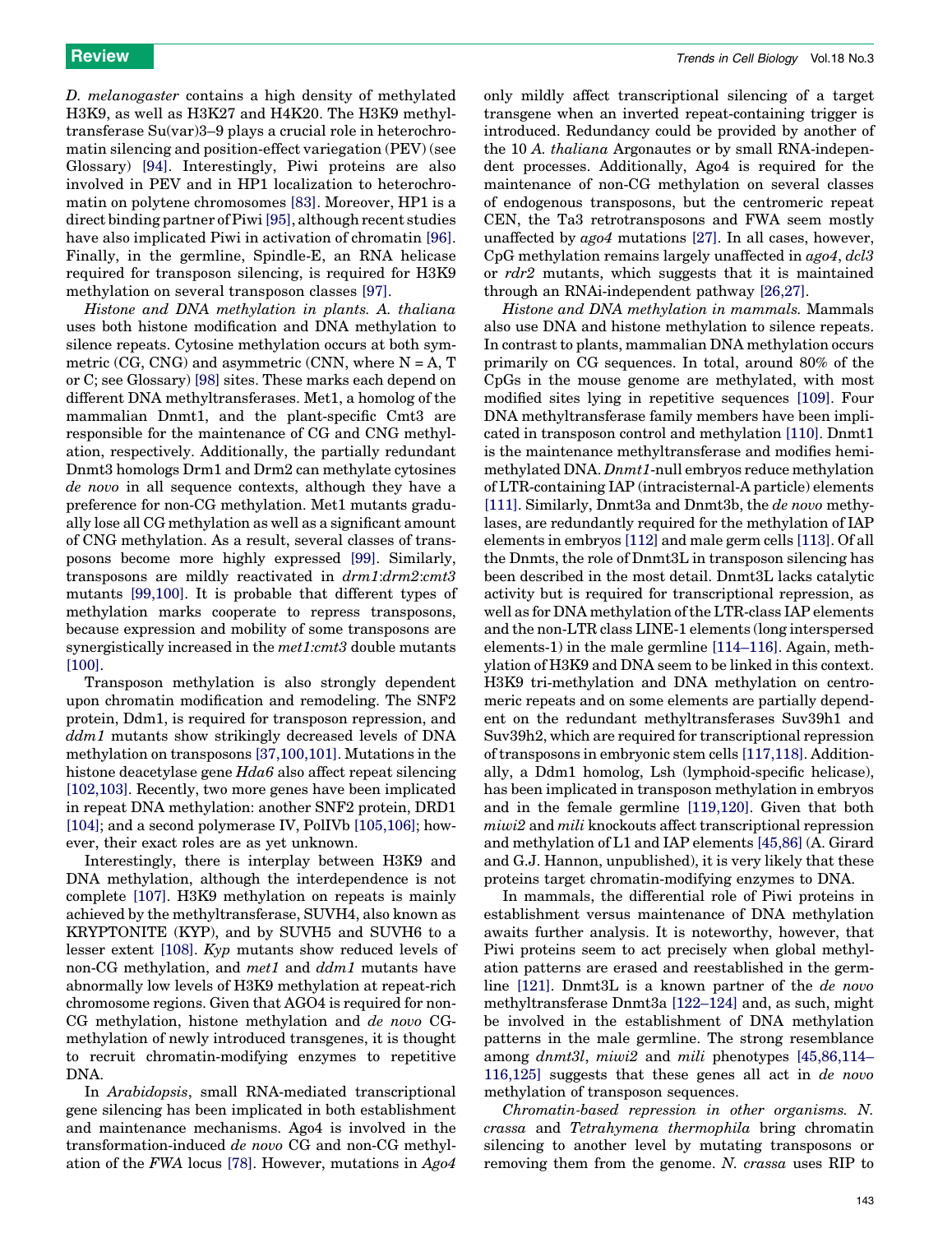mutate repetitive sequences through a C:G to T:A transition [\[126\].](#page-11-0) Given that a putative DNA methyltransferase, RIP-defective, is required for RIP, it has been speculated that RIP is a two-step process: first, RID methylates transposon sequences; second, these sequences are quickly and efficiently deaminated by an unknown activity. Although deamination of methylated cytosines is also thought to occur in mammals, it occurs at a much slower rate than in Neurospora.

In Tetrahymena, scanRNAs are used to detect DNA insertions (described above). The scanRNAs associate with Twi1 proteins and target complementary sequences for histone H3K27 and H3K9 methylation [\[63\].](#page-10-0) These marks are thought to signal for DNA elimination through the chromodomain proteins Pdd1p (programmed DNA-degradation protein 1) and Pdd3p.

#### Cis versus trans silencing

The high degree of sequence homology within transposon classes makes trans action a perfect strategy for transposon silencing, because the detection of one transposon could lead to the silencing of every related sequence in the genome. Indeed trans-silencing seems to occur in most organisms. In A. thaliana, for example, introduction of an inverted repeat-containing transgene triggers methylation of both the transgene and the homologous sequences elsewhere in the genome [\[18\]](#page-9-0). Similarly, the phenomenon of paramutation (see Glossary) in maize suggests the presence of a trans-silencing mechanism [\[127\]](#page-11-0). In vertebrates and flies, the transposon silencing system relies explicitly on the interaction of two unlinked transposon copies [\[43,60,61\]](#page-10-0).

Cis silencing does occur, however, in some organisms. In A. thaliana, introduction of a methylated FWA epiallele does not result in methylation of the other unmethylated allele [\[128\].](#page-11-0) The same restriction in cis has been observed with the SUPERMAN locus [\[129\].](#page-11-0) In S. pombe, tethering of RITS to an ura4 gene leads to the production of ura4 specific siRNAs [\[130\]](#page-11-0). But these are unable to silence another ura4 copy in trans. One hypothesis is that Argonaute complexes can only repress repeats in cis, because of their association with nascent transcripts. However, this does not hold in the case of fission yeast, because a deletion of the small RNA-specific exonuclease Eri1 relieves the cis restriction, perhaps by removing 'brakes' on small RNA accumulation. Therefore, it seems that, at least in S. pombe, the chromatin-silencing mechanism is actively restricted from exerting its effects throughout the genome, because the small RNAs are actively degraded. It has been suggested that the purpose of this active restriction is to prevent an uncontrolled amplification of the transposon defense, which might otherwise result in the deleterious silencing of functional genes.

#### Developmental and inherited aspects of transposon silencing

#### Germline versus somatic silencing

Different hosts use different global strategies for transposon silencing. Plants express repeat-derived small RNAs in all tissues, and these are, at least partially, required for the ongoing chromatin silencing. In many other species, initiation of transposon silencing takes place in the germline or during meiosis. In some cases, the silencing mechanism exploits specific properties of meiosis. In MSUD, meiotic homologous chromosome pairing perhaps enables the detection of unpaired sequences [\[64\].](#page-10-0) In DNA elimination in Tetrahymena, conjugation leads to the destruction of the old macronucleus and to the formation of a new macronucleus. For the information to be transmitted from the former to the latter, the mechanism has to take place precisely at that developmental time point [\[63\]](#page-10-0).

In nematodes, flies and vertebrates, transposon silencing is primarily initiated in the germline. Piwi proteins are predominantly expressed in the gonads of these animals [\[131,132\]](#page-11-0), although somatic expression has also been reported [\[44,86,125,133–137\]](#page-10-0). In these organisms, the germline is set aside very early in development. Given that somatic tissues are an evolutionary dead-end for transposons, they might preferentially be active in the germline, where their new insertions can be transmitted to the next generation. This appears to be the case for some mammalian transposons, which seem to be highly active in testes or oocytes [\[138–140\]](#page-12-0). In these cases, the most robust defense must coincide with the time of greatest transposon challenge.

#### Inheritance of transposon silencing

Transposon information and silencing could theoretically be transmitted in at least three ways to the next generation. First, the DNA sequence itself can carry information about transposon sequences. Second, repeat-derived small RNAs can be deposited in the embryo. Last, chromatin modifications can be stably inherited. There are indications that several of these mechanisms are used. In animals, piRNA clusters record, through capture of mobile elements, past transposon challenge and transmit this information to progeny in the form of permissive and restrictive alleles [\[43\]](#page-10-0). In flies and fish, Piwi proteins and their associated piRNAs are maternally loaded into embryos [\[40,44,141,142\]](#page-10-0). Although the consequences of this can only be hypothesized, the analysis of fly hybrid dysgenic (see Glossary) crosses provides additional clues [\[143\]](#page-12-0). When reactive females (i.e. females that have not been exposed to a given active transposon) are crossed with inducer males (i.e. males that have been exposed to and have repressed the same active transposon), this results in sterility. This phenomenon is referred to as hybrid dysgenesis. Surprisingly, the reciprocal cross — inducer females with reactive males — does not lead to the same outcome. This is suggestive of cytoplasmic inheritance and raises the strong possibility of maternally deposited piRNAs being mediators of this phenomenon. Evidence for epigenetic inheritance of chromatin states comes mostly from plants, in which many epialleles are known to be stably transmitted [\[128,129,144\],](#page-11-0) even in the absence of the RNA trigger. Surprisingly, despite the massive erasure of DNA methylation that takes place in the mammalian germline and in embryos, epigenetic states can also be transmitted in mice. Some epialleles of an agouti locus that contains an IAP insertion can be transmitted at a high frequency through the maternal lineage [\[145\]](#page-12-0). Similarly, epigenetic states of the Axin(fu) allele can by inherited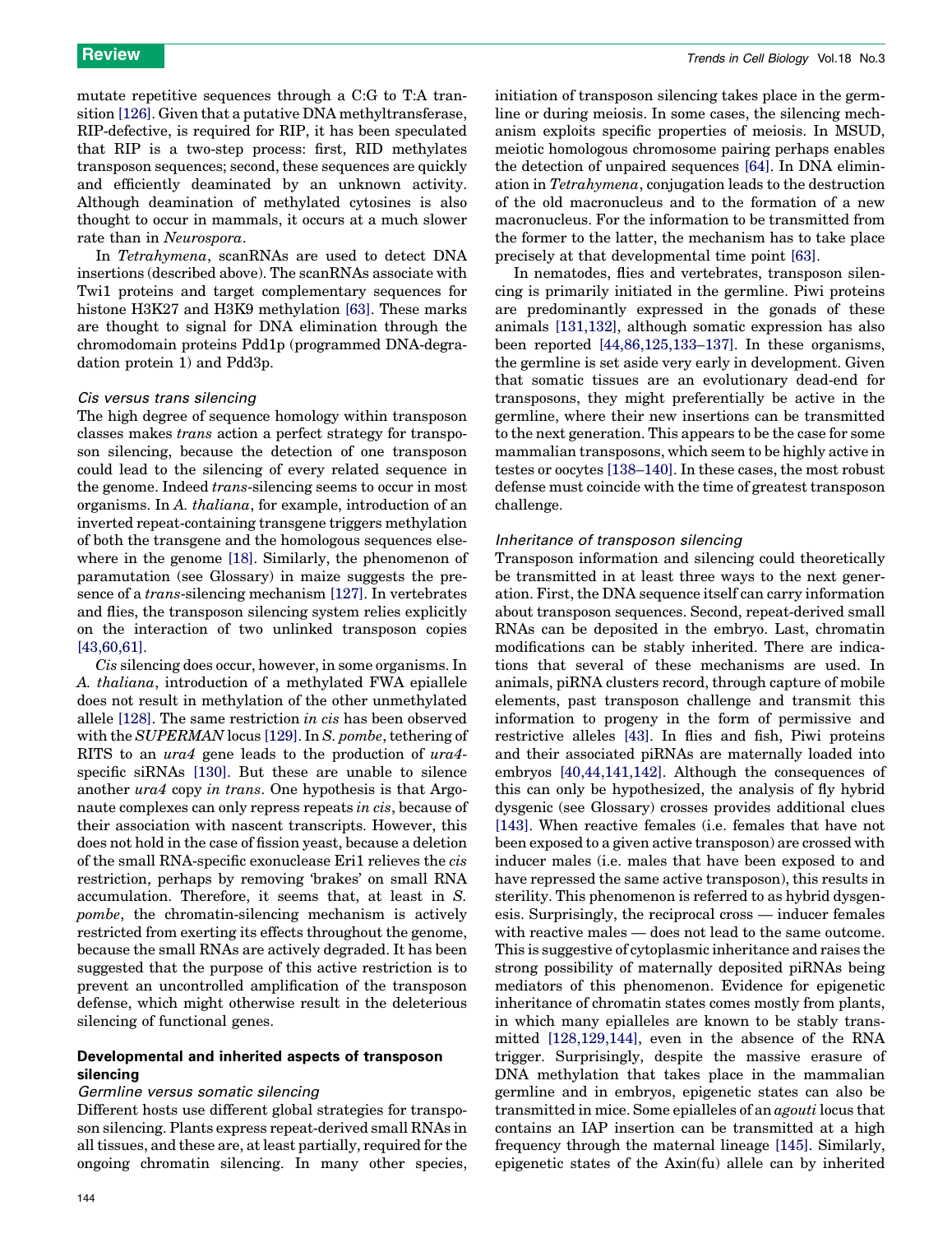<span id="page-9-0"></span>paternally and maternally [\[146\].](#page-12-0) In both cases, an IAP insertion is responsible for the differential expression of the loci. LTR-type IAP elements are partially resistant to the loss of DNA methylation [\[147\],](#page-12-0) which suggests that remaining DNA methylation can influence the expression of the locus in the progeny.

#### Concluding remarks and future challenges

RNAi-related mechanisms generally act through posttranscriptional regulation or transcriptional regulation of target genes. In the first case, target transcripts are either translationally repressed or cleaved by an Argonaute protein and degraded. In the second case, target transcription is repressed through the formation of heterochromatin as described above. Owing to its durable effects, heterochromatin formation is the most-studied mechanism of regulation of transposon sequences; however, some evidence suggests that several eukaryotes, if not all, also incorporate post-transcriptional regulation in their transposon silencing strategies.

Key challenges for the future include deciphering the relationship between post-transcriptional regulationbased systems and transcriptional regulation-based systems, and the interaction of apparently compartmentalized silencing pathways. Mammals, zebrafish and Drosophila all contain both siRNA- and piRNA-based silencing mechanisms, whereas Tetrahymena seems to merge siRNA and piRNA pathways into one mechanism that involves both dsRNAs and Dicer and Piwi family proteins. To date, it is not clear whether distinct cell types in each of these systems rely mainly on one class of small RNAs or whether siRNA and piRNAs might act redundantly or even form an interacting network in some cases.

Perhaps the most crucial uncertainty is how different organisms truly distinguish protein-coding genes from mobile elements and repeats. Although studies of small RNAs have revealed much about how such discrimination might occur, we still cannot derive a *priori* rules governing how an organism selectively represses mobile elements.

The growing body of data on transposon silencing in eukaryotes shows that, despite using different proteins and mechanisms, organisms employ strikingly convergent strategies, which can, in many cases, be divided into three intertwined steps (detection, signal amplification and repression; [Figure 1\)](#page-2-0). Many eukaryotes also exploit inheritance mechanisms to prime responses in their progeny. These principles are not only common to all transposon repression mechanisms but are also highly reminiscent, at least in concept, to our adaptive immune systems.

#### Acknowledgements

We thank Zhenyu Xuan for the phylogenetic analysis of the Argonaute family, Monica Dus and Oliver Tam for their comments on the manuscript, and the rest of the Hannon laboratory for helpful discussions. G.J.H. is an investigator of the Howard Hughes Medical Institute. A.G. is a Florence Gould fellow of the Watson School of Biological Sciences.

#### References

- 1 Kazazian, H.H., Jr (2004) Mobile elements: drivers of genome evolution. Science 303, 1626–1632
- 2 Kim, J.M. et al. (1998) Transposable elements and genome organization: a comprehensive survey of retrotransposons revealed

by the complete Saccharomyces cerevisiae genome sequence. Genome Res. 8, 464–478

- 3 Lander, E.S. et al. (2001) Initial sequencing and analysis of the human genome. Nature 409, 860–921
- 4 Flavell, R.B. et al. (1974) Genome size and the proportion of repeated nucleotide sequence DNA in plants. Biochem. Genet. 12, 257–269
- 5 Kapitonov, V.V. and Jurka, J. (2007) Helitrons on a roll: eukaryotic rolling-circle transposons. Trends Genet. 23, 521–529
- 6 Kumar, A. and Bennetzen, J.L. (1999) Plant retrotransposons. Annu. Rev. Genet. 33, 479–532
- 7 Deininger, P.L. and Batzer, M.A. (1999) Alu repeats and human disease. Mol. Genet. Metab. 67, 183–193
- 8 Druker, R. and Whitelaw, E. (2004) Retrotransposon-derived elements in the Mamm. Genome: a potential source of disease. J. Inherit. Metab. Dis. 27, 319–330
- 9 Girard, L. and Freeling, M. (1999) Regulatory changes as a consequence of transposon insertion. Dev. Genet. 25, 291–296
- 10 Kazazian, H.H., Jr (1999) An estimated frequency of endogenous insertional mutations in humans. Nat. Genet. 22, 130
- 11 Pontecorvo, G. (1944) Structure of heterochromatin. Nature 153, 365– 367
- 12 McClintock, B. (1951) Chromosome organization and genic expression. Cold Spring Harb. Symp. Quant. Biol. 16, 13–47
- 13 Wassenegger, M. et al. (1994) RNA-directed de novo methylation of genomic sequences in plants. Cell 76, 567–576
- 14 Jones, A.L. et al. (1998) De novo methylation and co-suppression induced by a cytoplasmically replicating plant RNA virus. EMBO J. 17, 6385–6393
- 15 Jones, L. et al. (1999) RNA–DNA interactions and DNA methylation in post-transcriptional gene silencing. Plant Cell 11, 2291–2301
- 16 Wang, M.B. et al. (2001) Replicating satellite RNA induces sequencespecific DNA methylation and truncated transcripts in plants. RNA 7, 16–28
- 17 Chuang, C.F. and Meyerowitz, E.M. (2000) Specific and heritable genetic interference by double-stranded RNA in Arabidopsis thaliana. Proc. Natl. Acad. Sci. U. S. A. 97, 4985–4990
- 18 Mette, M.F. et al. (2000) Transcriptional silencing and promoter methylation triggered by double-stranded RNA. EMBO J. 19, 5194–5201
- 19 Lankenau, S. et al. (1994) The Drosophila micropia retrotransposon encodes a testis-specific antisense RNA complementary to reverse transcriptase. Mol. Cell. Biol. 14, 1764–1775
- 20 Sewell, E. and Kinsey, J.A. (1996) Tad, a Neurospora LINE-like retrotransposon exhibits a complex pattern of transcription. Mol. Gen. Genet. 252, 137–145
- 21 Speek, M. (2001) Antisense promoter of human L1 retrotransposon drives transcription of adjacent cellular genes. Mol. Cell. Biol. 21, 1973–1985
- 22 Volpe, T.A. et al. (2002) Regulation of heterochromatic silencing and histone H3 lysine-9 methylation by RNAi. Science 297, 1833–1837
- 23 Slotkin, R.K. and Martienssen, R. (2007) Transposable elements and the epigenetic regulation of the genome. Nat. Rev. Genet. 8, 272–285
- 24 Sijen, T. and Plasterk, R.H. (2003) Transposon silencing in the Caenorhabditis elegans germ line by natural RNAi. Nature 426, 310–314
- 25 Bernstein, E. et al. (2001) Role for a bidentate ribonuclease in the initiation step of RNA interference. Nature 409, 363–366
- Xie, Z. et al. (2004) Genetic and functional diversification of small RNA pathways in plants. PLoS Biol. 2, E104
- 27 Zilberman, D. et al. (2003) ARGONAUTE4 control of locus-specific siRNA accumulation and DNA and histone methylation. Science 299, 716–719
- 28 Provost, P. et al. (2002) Dicer is required for chromosome segregation and gene silencing in fission yeast cells. Proc. Natl. Acad. Sci. U. S. A. 99, 16648–16653
- 29 Reinhart, B.J. and Bartel, D.P. (2002) Small RNAs correspond to centromere heterochromatic repeats. Science 297, 1831
- 30 Que, Q. et al. (1997) The frequency and degree of cosuppression by sense chalcone synthase transgenes are dependent on transgene promoter strength and are reduced by premature nonsense codons in the transgene coding sequence. Plant Cell 9, 1357–1368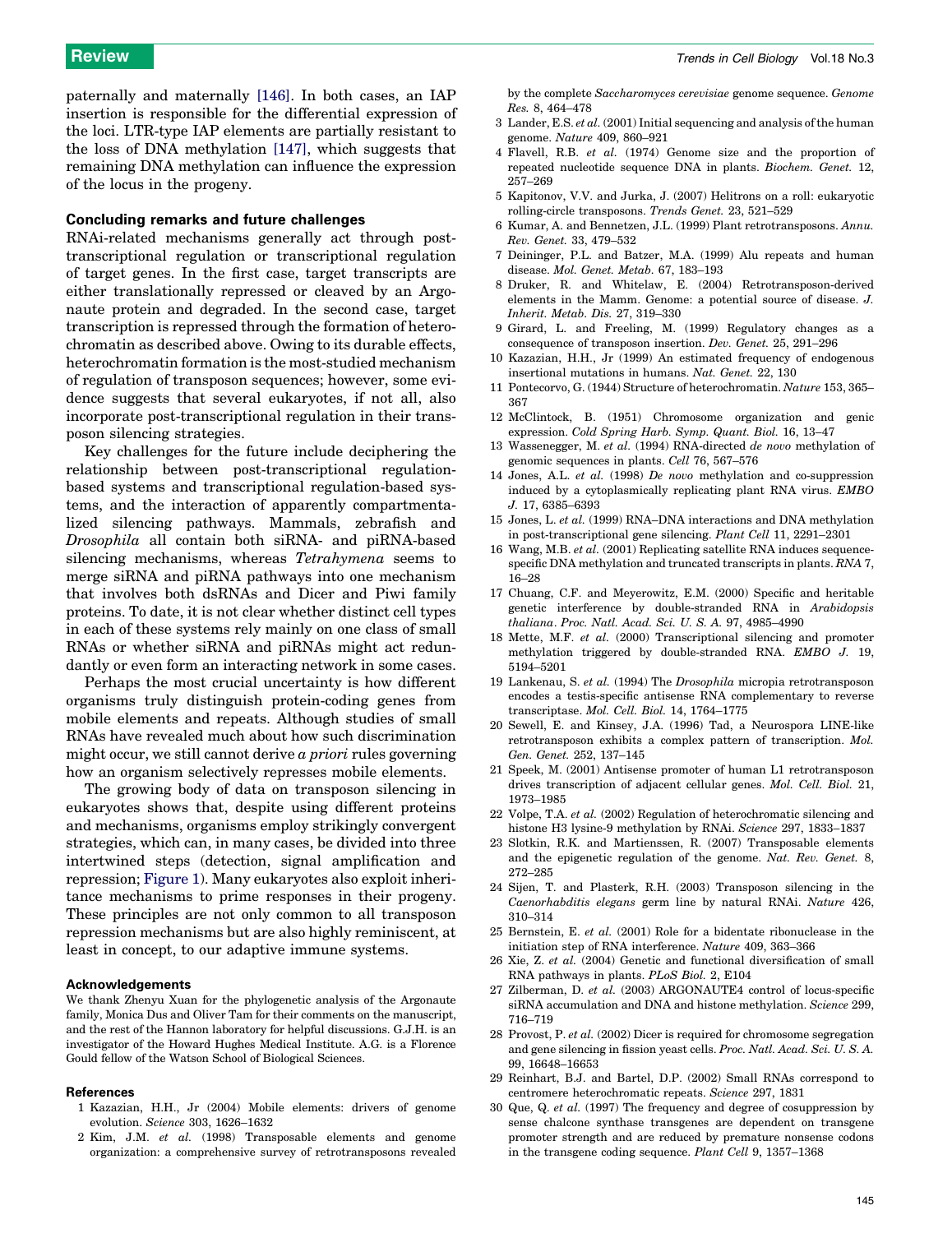- <span id="page-10-0"></span>31 Schubert, D. et al. (2004) Silencing in Arabidopsis T-DNA transformants: the predominant role of a gene-specific RNA sensing mechanism versus position effects. Plant Cell 16, 2561–2572
- 32 Hobbs, S.L. et al. (1990) The effect of T-DNA copy number, position and methylation on reporter gene expression in tobacco transformants. Plant Mol. Biol. 15, 851–864
- 33 Jorgensen, R.A. et al. (1996) Chalcone synthase cosuppression phenotypes in petunia flowers: comparison of sense vs. antisense constructs and single-copy vs. complex T-DNA sequences. Plant Mol. Biol. 31, 957–973
- 34 Day, C.D. et al. (2000) Transgene integration into the same chromosome location can produce alleles that express at a predictable level, or alleles that are differentially silenced. Genes Dev. 14, 2869–2880
- 35 Noma, K. et al. (2004) RITS acts in cis to promote RNA interferencemediated transcriptional and post-transcriptional silencing. Nat. Genet. 36, 1174–1180
- 36 Motamedi, M.R. et al. (2004) Two RNAi complexes, RITS and RDRC, physically interact and localize to noncoding centromeric RNAs. Cell 119, 789–802
- 37 Lippman, Z. et al. (2003) Distinct mechanisms determine transposon inheritance and methylation via small interfering RNA and histone modification. PLoS Biol. 1, E67
- 38 Kato, M. et al. (2004) Epigenetic control of CACTA transposon mobility in Arabidopsis thaliana. Genetics 168, 961–969
- 39 Lippman, Z. et al. (2004) Role of transposable elements in heterochromatin and epigenetic control. Nature 430, 471–476
- 40 Aravin, A.A. et al. (2003) The small RNA profile during Drosophila melanogaster development. Dev. Cell 5, 337–350
- 41 Vagin, V.V. et al. (2006) A distinct small RNA pathway silences selfish genetic elements in the germline. Science 313, 320–324
- 42 Saito, K. et al. (2006) Specific association of Piwi with rasiRNAs derived from retrotransposon and heterochromatic regions in the Drosophila genome. Genes Dev. 20, 2214–2222
- 43 Brennecke, J. et al. (2007) Discrete small RNA-generating loci as master regulators of transposon activity in Drosophila. Cell 128, 1089–1103
- 44 Houwing, S. et al. (2007) A role for Piwi and piRNAs in germ cell maintenance and transposon silencing in Zebrafish. Cell 129, 69–82
- 45 Aravin, A.A. et al. (2007) Developmentally regulated piRNA clusters implicate MILI in transposon control. Science 316, 744–747
- 46 Aravin, A. et al. (2006) A novel class of small RNAs bind to MILI protein in mouse testes. Nature 442, 203–207
- 47 Girard, A. et al. (2006) A germline-specific class of small RNAs binds mammalian Piwi proteins. Nature 442, 199–202
- 48 Grivna, S.T. et al. (2006) A novel class of small RNAs in mouse spermatogenic cells. Genes Dev. 20, 1709–1714
- 49 Lau, N.C. et al. (2006) Characterization of the piRNA complex from rat testes. Science 313, 363–367
- 50 Watanabe, T. et al. (2006) Identification and characterization of two novel classes of small RNAs in the mouse germline: retrotransposonderived siRNAs in oocytes and germline small RNAs in testes. Genes Dev. 20, 1732–1743
- 51 Pelisson, A. et al. (1994) Gypsy transposition correlates with the production of a retroviral envelope-like protein under the tissuespecific control of the Drosophila flamenco gene. EMBO J. 13, 4401–4411
- 52 Prud'homme, N. et al. (1995) Flamenco, a gene controlling the gypsy retrovirus of Drosophila melanogaster. Genetics 139, 697–711
- 53 Desset, S. et al. (2003) COM, a heterochromatic locus governing the control of independent endogenous retroviruses from Drosophila melanogaster. Genetics 164, 501–509
- 54 Sarot, E. et al. (2004) Evidence for a piwi-dependent RNA silencing of the gypsy endogenous retrovirus by the Drosophila melanogaster flamenco gene. Genetics 166, 1313–1321
- 55 Mevel-Ninio, M. et al. (2007) The flamenco locus controls the gypsy and ZAM retroviruses and is required for Drosophila oogenesis. Genetics 175, 1615–1624
- 56 Ronsseray, S. et al. (1991) The maternally inherited regulation of P elements in Drosophila melanogaster can be elicited by two P copies at cytological site 1A on the X chromosome. Genetics 129, 501–512
- 57 Marin, L. et al. (2000) P element repression in Drosophila melanogaster by a naturally occurring defective telomeric P copy. Genetics 155, 1841–1854
- 58 Stuart, J.R. et al. (2002) Telomeric P elements associated with cytotype regulation of the P transposon family in Drosophila melanogaster. Genetics 162, 1641–1654
- 59 Reiss, D. et al. (2004) aubergine mutations in Drosophila melanogaster impair P cytotype determination by telomeric P elements inserted in heterochromatin. Mol. Genet. Genomics 272, 336–343
- 60 Roche, S.E. and Rio, D.C. (1998) Trans-silencing by P elements inserted in subtelomeric heterochromatin involves the Drosophila Polycomb group gene, Enhancer of zeste. Genetics 149, 1839–1855
- 61 Ronsseray, S. et al. (1998) Repression of hybrid dysgenesis in Drosophila melanogaster by combinations of telomeric P element reporters and naturally occurring P elements. Genetics 149, 1857–1866
- 62 Karpen, G.H. and Spradling, A.C. (1992) Analysis of subtelomeric heterochromatin in the Drosophila minichromosome Dp1187 by single P element insertional mutagenesis. Genetics 132, 737–753
- 63 Mochizuki, K. and Gorovsky, M.A. (2004) Small RNAs in genome rearrangement in Tetrahymena. Curr. Opin. Genet. Dev. 14, 181–187
- 64 Nakayashiki, H. (2005) RNA silencing in fungi: mechanisms and applications. FEBS Lett. 579, 5950–5957
- 65 Bean, C.J. et al. (2004) Meiotic pairing and imprinted X chromatin assembly in Caenorhabditis elegans. Nat. Genet. 36, 100–105
- 66 Maine, E.M. et al. (2005) EGO-1, a putative RNA-dependent RNA polymerase, is required for heterochromatin assembly on unpaired dna during C. elegans meiosis. Curr. Biol. 15, 1972–1978
- 67 Turner, J.M. et al. (2005) Silencing of unsynapsed meiotic chromosomes in the mouse. Nat. Genet. 37, 41–47
- 68 Baarends, W.M. et al. (2005) Silencing of unpaired chromatin and histone H2A ubiquitination in mammalian meiosis. Mol. Cell. Biol. 25, 1041–1053
- 69 Costa, Y. et al. (2006) Mouse MAELSTROM: the link between meiotic silencing of unsynapsed chromatin and microRNA pathway? Hum. Mol. Genet. 15, 2324–2334
- 70 Smardon, A. et al. (2000) EGO-1 is related to RNA-directed RNA polymerase and functions in germ-line development and RNA interference in C. elegans. Curr. Biol. 10, 169–178
- 71 Hong, E.J. et al. (2005) A cullin E3 ubiquitin ligase complex associates with Rik1 and the Clr4 histone H3-K9 methyltransferase and is required for RNAi-mediated heterochromatin formation. RNA Biol. 2, 106–111
- 72 Li, F. et al. (2005) Two novel proteins, dos1 and dos2, interact with rik1 to regulate heterochromatic RNA interference and histone modification. Curr. Biol. 15, 1448–1457
- 73 Verdel, A. et al. (2004) RNAi-mediated targeting of heterochromatin by the RITS complex. Science 303, 672–676
- 74 Sugiyama, T. et al. (2005) RNA-dependent RNA polymerase is an essential component of a self-enforcing loop coupling heterochromatin assembly to siRNA production. Proc. Natl. Acad. Sci. U. S. A. 102, 152–157
- 75 Colmenares, S.U. et al. (2007) Coupling of double-stranded RNA synthesis and siRNA generation in fission yeast RNAi. Mol. Cell 27, 449–461
- 76 Irvine, D.V. et al. (2006) Argonaute slicing is required for heterochromatic silencing and spreading. Science 313, 1134–1137
- 77 Gunawardane, L.S. et al. (2007) A slicer-mediated mechanism for repeat-associated siRNA 5' end formation in Drosophila. Science 315, 1587–1590
- 78 Chan, S.W. et al. (2004) RNA silencing genes control de novo DNA methylation. Science 303, 1336
- 79 Hall, I.M. et al. (2003) RNA interference machinery regulates chromosome dynamics during mitosis and meiosis in fission yeast. Proc. Natl. Acad. Sci. U. S. A. 100, 193–198
- 80 Volpe, T. et al. (2003) RNA interference is required for normal centromere function in fission yeast. Chromosome Res. 11, 137–146
- 81 Carmell, M.A. et al. (2002) The Argonaute family: tentacles that reach into RNAi, developmental control, stem cell maintenance, and tumorigenesis. Genes Dev. 16, 2733–2742
- 82 Pal-Bhadra, M. et al. (2002) RNAi related mechanisms affect both transcriptional and posttranscriptional transgene silencing in Drosophila. Mol. Cell 9, 315–327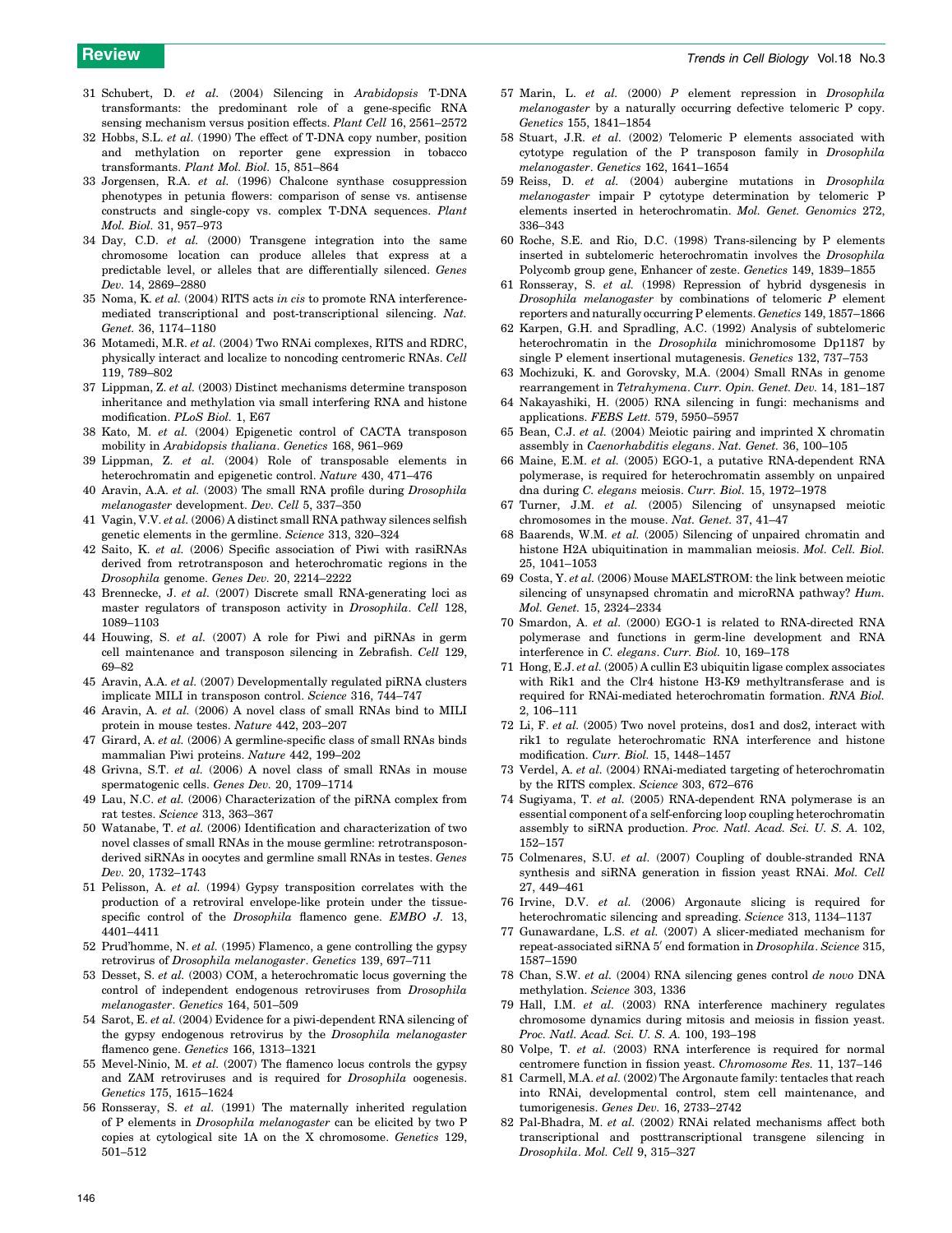- <span id="page-11-0"></span>83 Pal-Bhadra, M. et al. (2004) Heterochromatic silencing and HP1 localization in Drosophila are dependent on the RNAi machinery. Science 303, 669–672
- 84 Aravin, A.A. et al. (2004) Dissection of a natural RNA silencing process in the Drosophila melanogaster germ line. Mol. Cell. Biol. 24, 6742–6750
- 85 Kalmykova, A.I. et al. (2005) Argonaute protein PIWI controls mobilization of retrotransposons in the Drosophila male germline. Nucleic Acids Res. 33, 2052–2059
- 86 Carmell, M.A. et al. (2007) MIWI2 is essential for spermatogenesis and repression of transposons in the mouse male germline. Dev. Cell 12, 503–514
- 87 Jia, S. et al. (2004) RNAi-independent heterochromatin nucleation by the stress-activated ATF/CREB family proteins. Science 304, 1971– 1976
- 88 Chicas, A. et al. (2004) RNAi-dependent and RNAi-independent mechanisms contribute to the silencing of RIPed sequences in Neurospora crassa. Nucleic Acids Res. 32, 4237–4243
- 89 Freitag, M. et al. (2004) DNA methylation is independent of RNA interference in Neurospora. Science 304, 1939
- 90 Jia, S. et al. (2005) Ubiquitin ligase component Cul4 associates with Clr4 histone methyltransferase to assemble heterochromatin. Nat. Cell Biol. 7, 1007–1013
- 91 Kato, H. et al. (2005) RNA polymerase II is required for RNAidependent heterochromatin assembly. Science 309, 467–469
- 92 Djupedal, I. et al. (2005) RNA Pol II subunit Rpb7 promotes centromeric transcription and RNAi-directed chromatin silencing. Genes Dev. 19, 2301–2306
- 93 Thon, G. et al. (1999) Localization and properties of a silencing element near the mat3-M mating-type cassette of Schizosaccharomyces pombe. Genetics 151, 945–963
- 94 Ebert, A. et al. (2006) Histone modification and the control of heterochromatic gene silencing in Drosophila. Chromosome Res. 14, 377–392
- 95 Brower-Toland, B. et al. (2007) Drosophila PIWI associates with chromatin and interacts directly with HP1a. Genes Dev. 21, 2300–2311
- 96 Yin, H. and Lin, H. (2007) An epigenetic activation role of Piwi and a Piwi-associated piRNA in Drosophila melanogaster. Nature
- 97 Klenov, M.S. et al. (2007) Repeat-associated siRNAs cause chromatin silencing of retrotransposons in the Drosophila melanogaster germline. Nucleic Acids Res. 35, 5430–5438
- 98 Henderson, I.R. and Jacobsen, S.E. (2007) Epigenetic inheritance in plants. Nature 447, 418–424
- 99 Zhang, X. et al. (2006) Genome-wide high-resolution mapping and functional analysis of DNA methylation in Arabidopsis. Cell 126, 1189–1201
- 100 Kato, M. et al. (2003) Role of CG and non-CG methylation in immobilization of transposons in Arabidopsis. Curr. Biol. 13, 421–426
- 101 Jeddeloh, J.A. et al. (1998) The DNA methylation locus DDM1 is required for maintenance of gene silencing in Arabidopsis. Genes Dev. 12, 1714–1725
- 102 Murfett, J. et al. (2001) Identification of Arabidopsis histone deacetylase HDA6 mutants that affect transgene expression. Plant Cell 13, 1047–1061
- 103 Aufsatz, W. et al. (2002) HDA6, a putative histone deacetylase needed to enhance DNA methylation induced by double-stranded RNA. EMBO J. 21, 6832–6841
- 104 Kanno, T. et al. (2004) Involvement of putative SNF2 chromatin remodeling protein DRD1 in RNA-directed DNA methylation. Curr. Biol. 14, 801–805
- 105 Kanno, T. et al. (2005) Atypical RNA polymerase subunits required for RNA-directed DNA methylation. Nat. Genet. 37, 761–765
- 106 Pontier, D. et al. (2005) Reinforcement of silencing at transposons and highly repeated sequences requires the concerted action of two distinct RNA polymerases IV in Arabidopsis. Genes Dev. 19, 2030– 2040
- 107 Tariq, M. and Paszkowski, J. (2004) DNA and histone methylation in plants. Trends Genet. 20, 244–251
- 108 Ebbs, M.L. and Bender, J. (2006) Locus-specific control of DNA methylation by the Arabidopsis SUVH5 histone methyltransferase. Plant Cell 18, 1166–1176
- 109 Gruenbaum, Y. et al. (1981) Methylation of CpG sequences in eukaryotic DNA. FEBS Lett. 124, 67–71
- 110 Goll, M.G. and Bestor, T.H. (2005) Eukaryotic cytosine methyltransferases. Annu. Rev. Biochem. 74, 481–514
- 111 Walsh, C.P. et al. (1998) Transcription of IAP endogenous retroviruses is constrained by cytosine methylation. Nat. Genet. 20, 116–117
- 112 Okano, M. et al. (1999) DNA methyltransferases Dnmt3a and Dnmt3b are essential for de novo methylation and mammalian development. Cell 99, 247–257
- 113 Kato, Y. et al. (2007) Role of the Dnmt3 family in de novo methylation of imprinted and repetitive sequences during male germ cell development in the mouse. Hum. Mol. Genet. 16, 2272–2280
- 114 Bourc'his, D. and Bestor, T.H. (2004) Meiotic catastrophe and retrotransposon reactivation in male germ cells lacking Dnmt3L. Nature 431, 96–99
- 115 Webster, K.E. et al. (2005) Meiotic and epigenetic defects in Dnmt3Lknockout mouse spermatogenesis. Proc. Natl. Acad. Sci. U. S. A. 102, 4068–4073
- 116 Hata, K. et al. (2006) Meiotic and epigenetic aberrations in Dnmt3Ldeficient male germ cells. Mol. Reprod. Dev. 73, 116–122
- 117 Lehnertz, B. et al. (2003) Suv39h-mediated histone H3 lysine 9 methylation directs DNA methylation to major satellite repeats at pericentric heterochromatin. Curr. Biol. 13, 1192–1200
- 118 Martens, J.H. et al. (2005) The profile of repeat-associated histone lysine methylation states in the mouse epigenome. EMBO J. 24, 800– 812
- 119 Dennis, K. et al. (2001) Lsh, a member of the SNF2 family, is required for genome-wide methylation. Genes Dev. 15, 2940–2944
- 120 De La Fuente, R. et al. (2006) Lsh is required for meiotic chromosome synapsis and retrotransposon silencing in female germ cells. Nat. Cell Biol. 8, 1448–1454
- 121 Allegrucci, C. et al. (2005) Epigenetics and the germline. Reproduction 129, 137–149
- 122 Hata, K. et al. (2002) Dnmt3L cooperates with the Dnmt3 family of de novo DNA methyltransferases to establish maternal imprints in mice. Development 129, 1983–1993
- 123 Chedin, F. et al. (2002) The DNA methyltransferase-like protein DNMT3L stimulates de novo methylation by Dnmt3a. Proc. Natl. Acad. Sci. U. S. A. 99, 16916–16921
- 124 Suetake, I. et al. (2004) DNMT3L stimulates the DNA methylation activity of Dnmt3a and Dnmt3b through a direct interaction. J. Biol. Chem. 279, 27816–27823
- 125 Kuramochi-Miyagawa, S. et al. (2004) Mili, a mammalian member of piwi family gene, is essential for spermatogenesis. Development 131, 839–849
- 126 Galagan, J.E. and Selker, E.U. (2004) RIP: the evolutionary cost of genome defense. Trends Genet. 20, 417–423
- 127 Chandler, V.L. (2007) Paramutation: from maize to mice. Cell 128, 641–645
- 128 Soppe, W.J. et al. (2000) The late flowering phenotype of fwa mutants is caused by gain-of-function epigenetic alleles of a homeodomain gene. Mol. Cell 6, 791–802
- 129 Jacobsen, S.E. and Meyerowitz, E.M. (1997) Hypermethylated SUPERMAN epigenetic alleles in Arabidopsis. Science 277, 1100–1103
- 130 Buhler, M. et al. (2006) Tethering RITS to a nascent transcript initiates RNAi- and heterochromatin-dependent gene silencing. Cell 125, 873–886
- 131 Williams, R.W. and Rubin, G.M. (2002) ARGONAUTE1 is required for efficient RNA interference in Drosophila embryos. Proc. Natl. Acad. Sci. U. S. A. 99, 6889–6894
- 132 Sasaki, T. et al. (2003) Identification of eight members of the Argonaute family in the human genome small star, filled. Genomics 82, 323–330
- 133 Lin, H. and Spradling, A.C. (1997) A novel group of pumilio mutations affects the asymmetric division of germline stem cells in the Drosophila ovary. Development 124, 2463–2476
- 134 Cox, D.N. et al. (1998) A novel class of evolutionarily conserved genes defined by piwi are essential for stem cell self-renewal. Genes Dev. 12, 3715–3727
- 135 Cox, D.N. et al. (2000) piwi encodes a nucleoplasmic factor whose activity modulates the number and division rate of germline stem cells. Development 127, 503–514
- 136 Schmidt, A. et al. (1999) Genetic and molecular characterization of sting, a gene involved in crystal formation and meiotic drive in the male germ line of Drosophila melanogaster. Genetics 151, 749–760